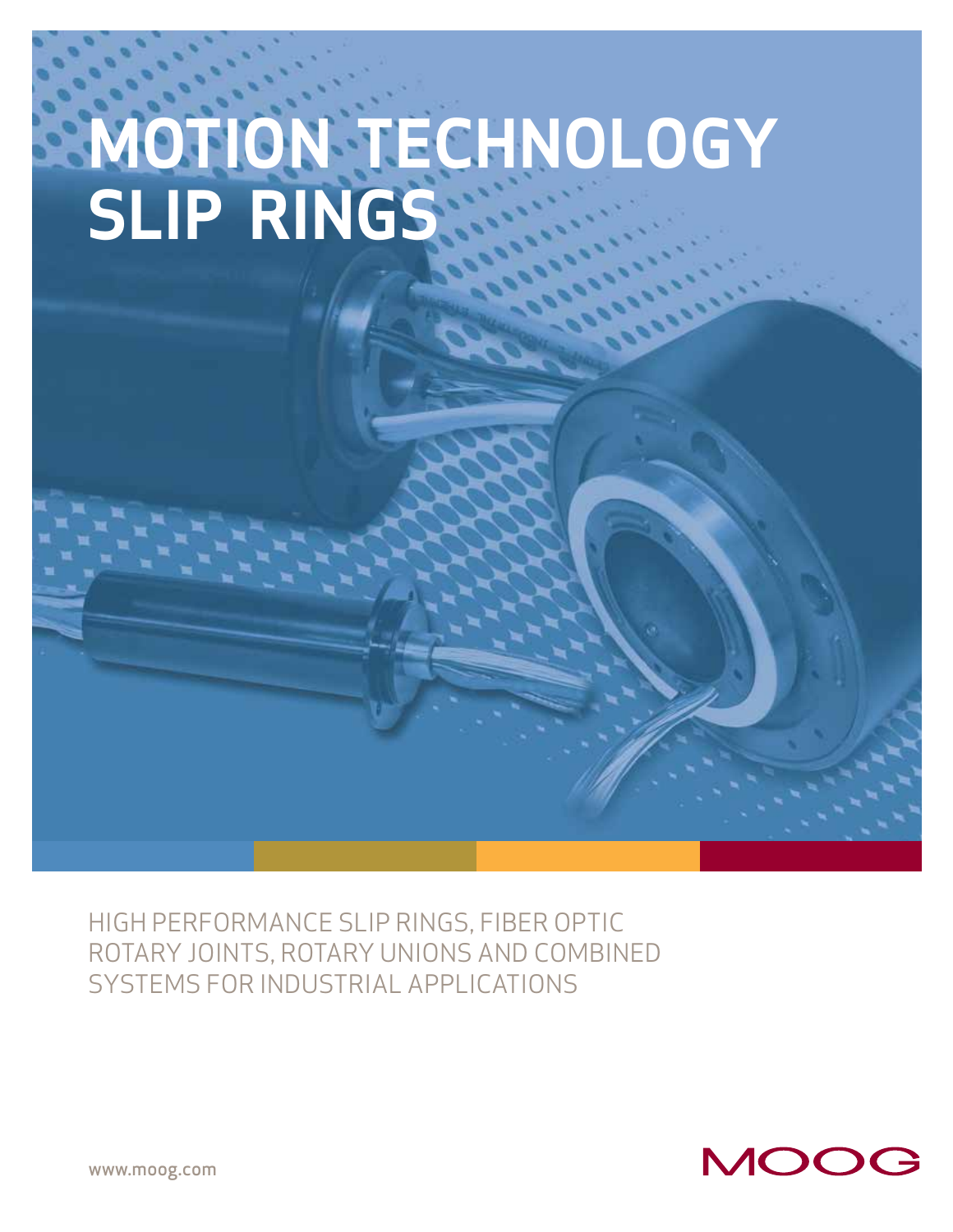#### PROVEN SLIP RINGS

A slip ring is an electromechanical device that allows the transmission of power and data signals from a stationary to a rotating structure. Also called a rotary electrical joint, collector or electric swivel, a slip ring can be used in any electromechanical system that requires unrestrained, intermittent or continuous rotation while transmitting power and / or data. It can improve mechanical performance, simplify system operation and eliminate damage-prone wires dangling from movable joints.

For high speed data transfer or for data transfer in EMI sensitive environments, we manufacture a line of Fiber Optic Rotary Joints (FORJs). The contactless capacitive transmission technology of the Rotocap series provides the most reliable data transmission for real time Ethernet.

#### Capability

With over 10,000 designs, if you do not see a slip ring to match your requirements, please contact us for assistance. Our slip rings are aggressively priced, available for fast delivery and are designed for tough commercial, industrial, aerospace and military environments.

#### Product Range

As the world's leading slip ring manufacturer, Moog offers more than 10,000 slip ring designs that are used in medical equipment -- ranging from large CT scanners to smaller camera systems -- and rugged space and aircraft vehicles. Specific applications include:

- Commercial Camera / Security Systems
- Medical / Baggage Scanning
- Downhole / Oil Exploration
- Factory Automation
- Automotive Turntables
- Mobile Equipment Machines
- Medical





*Packaging Equipment Remotely Operated Vehicles*



*Camera Systems Mobile Equipment*



*Downhole / Oil Exploration Factory Automation*







*Medical Wind Energy*

- Packaging Equipment
- EO / IR Sensors
- Radar Systems
- Unmanned Vehicles / Remotely Operated Vehicles
- Wind Energy
- Marine Winches / Handling Systems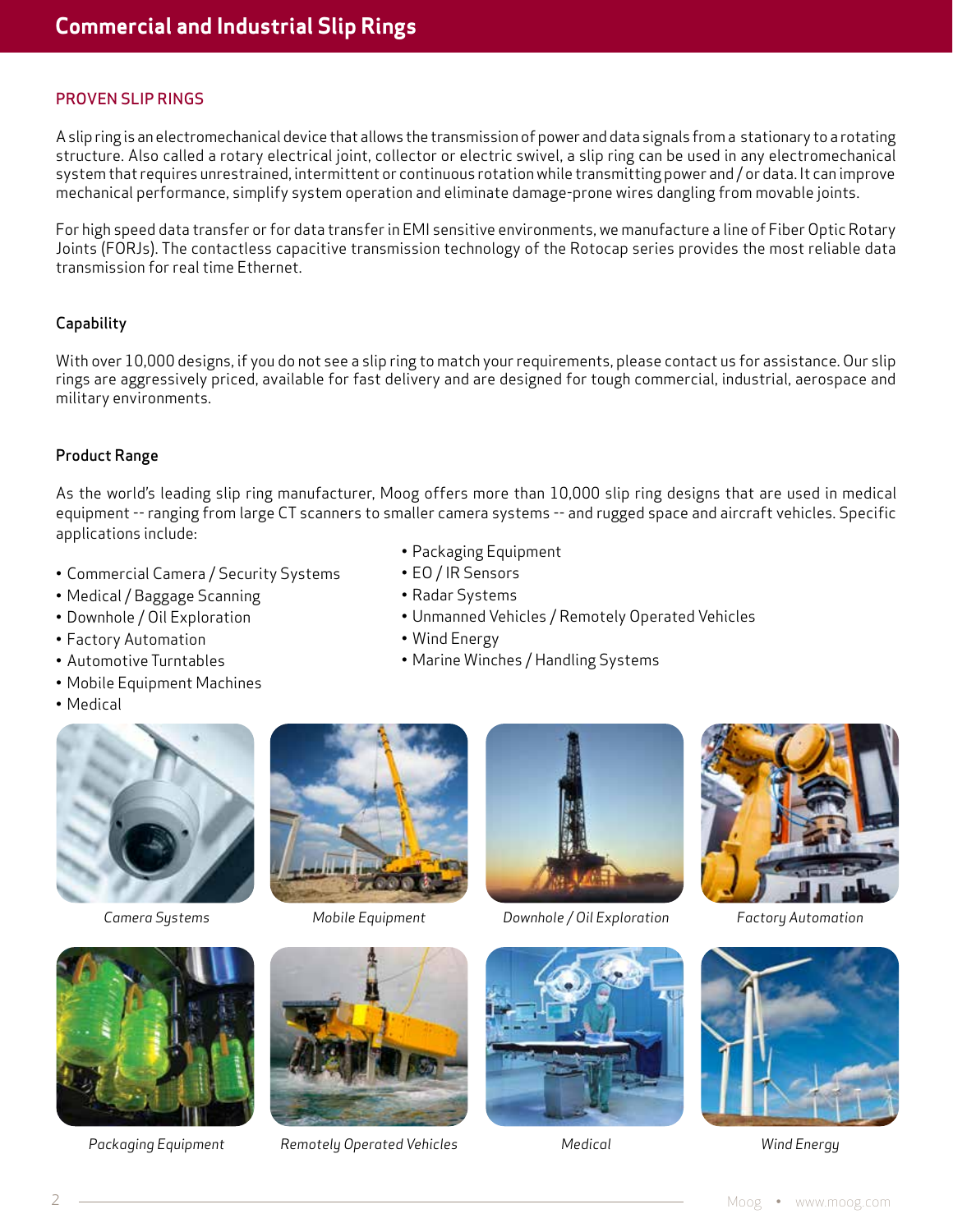#### SLIP RINGS WITH THROUGH-BORES *Continued on the next page*

The unobstructed bore through the center provides routing space for hydraulics, pneumatics or for a concentric shaft mount. Our through-bore slip rings use primarily fiber brush technology which offers several advantages over conventional slip ring technology, including multiple points of contact per brush bundle, low contact force per fiber and low contact wear rates. In addition, fiber brushes do not require lubrication and produce virtually no wear debris.

| Model |            | Through-Bore | Size in (mm)                                                 | Circuits                            | Current               | Voltage VAC                                   | Speed     |
|-------|------------|--------------|--------------------------------------------------------------|-------------------------------------|-----------------------|-----------------------------------------------|-----------|
|       | SRA-73683* | $1/2$ inch   | $1.38 \times 1.07 - 1.97$<br>$(35.05 \times 27.17 - 50.03)$  | 6, 12, 18, 24                       | 2 amps                | 210                                           | 250 rpm   |
|       | SRA-73830* | $1/2$ inch   | $1.38 \times 1.07 - 1.97$<br>$(35.05 \times 27.17 - 50.03)$  | 2 to 22<br>2,8 amps                 |                       | 210/240                                       | 250 rpm   |
|       | AC6438     | $1/2$ inch   | $2.1 \times 1.75 - 3.4$<br>$(53.60 \times 44.45 - 86.36)$    | 6, 12, 18, 24<br>5 amps             |                       | 240                                           | 250 rpm   |
|       | AC6349     | 1 inch       | $3.07 \times 2.9 - 6.5$<br>$(78.0 \times 73.7 - 165.1)$      | 6, 12, 18, 24                       | 15 amps               | 440                                           | 250 rpm   |
|       | AC4598     | $11/2$ inch  | $3.9 \times 2.13 - 4.94$<br>$(100 \times 54.10 - 125.48)$    | 6, 12, 18, 24                       | 10 amps               | 600                                           | 250 rpm   |
|       | AC6200     | $11/2$ inch  | $3.9 \times 2.13 - 4.94$<br>$(100 \times 54.10 - 125.5)$     | 12, 24, 36, 48                      | 2 amps                | 220                                           | 250 rpm   |
|       | AC6815     | $11/2$ inch  | $4.32 \times 3.01 - 5.94$<br>$(109.7 \times 76.45 - 150.8)$  | Up to 128                           | 2, 3.5, 10 amps       | 60, 110, 220                                  | 250 rpm   |
|       | AC6428     | $13/8$ inch  | $3.9 \times 6.60 - 9.34$<br>$(99.06 \times 167.6 - 237.2)$   | 60, 72, 84, 96                      | 2 amps                | 220                                           | 250 rpm   |
|       | AC6429     | $13/8$ inch  | $3.9 \times 7.5$<br>$(99.06 \times 190.5)$                   | 48 @ 2 amp Plus 6<br>or $12@10$ amp | 2,10 amps             | 220, 2 amp,<br>600, 10 amp                    | 250 rpm   |
|       | AC6275     | $23/4$ inch  | $6.63 \times 6.6 - 20.5$<br>$(168.40 \times 167.64 - 520.7)$ | Various<br>Configurations           | 5, 10, 30, 50<br>amps | 250 for 5 amps,<br>600 for 10, 30,<br>50 amps | 1,000 rpm |
|       | AC6098     | 4 inch       | $8.0 \times 4.6 - 14.4$<br>$(203.2 \times 116.84 - 365.76)$  | Various<br>Configurations           | 10, 30, 50 amps       | 600                                           | 250 rpm   |

\*Gold wire contacts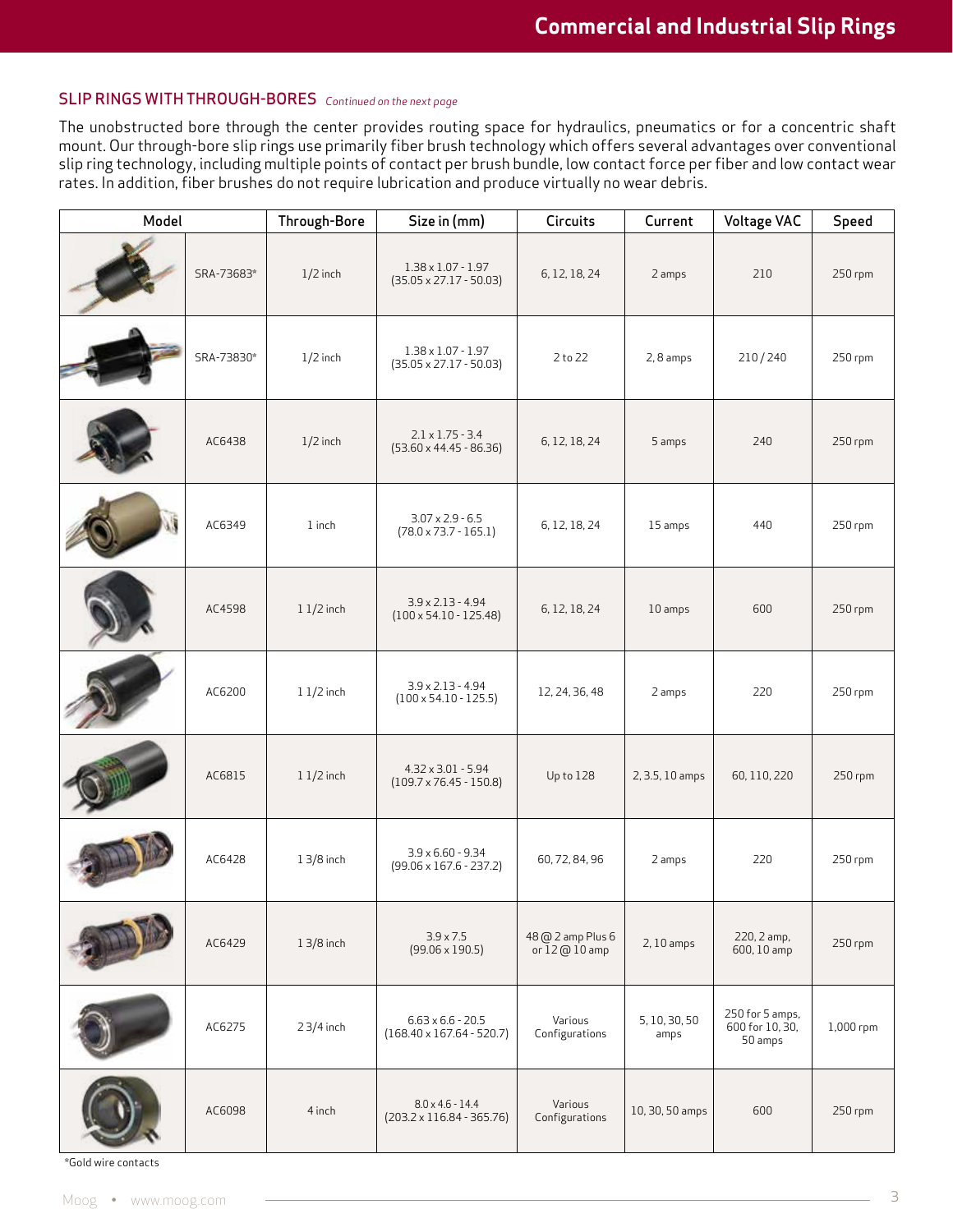#### SLIP RINGS WITH THROUGH-BORES

| Model |                         | Through-Bore   | Size in (mm)                               | <b>Circuits</b><br>Current |         | Voltage        | Speed   |  |
|-------|-------------------------|----------------|--------------------------------------------|----------------------------|---------|----------------|---------|--|
|       | Endura-Trac™            | $11/2$ inch to | $5 - 6.5$ OD (127 - 165.1)                 | To 12 power circuits       | 30 amps | 600 VAC        |         |  |
|       | Standard W<br>Series    | $3$ inch       | Determined by<br>number of rings           | To 24 signal circuits      |         | <b>250 VAC</b> | 60 rpm  |  |
|       | Endura-Trac™<br>Fiber W | Up to 9 inch   | 5 - 12.5 OD (127 - 317.5)<br>Determined by | To 24 power<br>circuits    | 30 amps | 600 VAC        | 250 rpm |  |
|       | Series                  |                | number of rings                            | To 48 signal<br>circuits   | 5 amps  | 250 VAC        |         |  |

# SLIP RING CAPSULES (COMPACT) *Continued on the next page*

Our economical, compact slip ring capsule family allows tremendous flexibility in dealing with systems size requirements when larger versions are not an option. Capsules with up to 56 contacts are available.

| Model |                                     | Through-Bore   | Size in (mm)                                               | <b>Circuits</b> | Current     | Voltage | Speed   |
|-------|-------------------------------------|----------------|------------------------------------------------------------|-----------------|-------------|---------|---------|
|       | SRA-73540                           | <b>No</b>      | $0.44 \times 0.64$<br>$(11.17 \times 16.25)$               | 6,12            | 2 amps      | 120 VAC | 250 rpm |
|       | SRA-73625                           | No             | $0.44 \times 1.16$<br>$(11.17 \times 29.46)$               | 18<br>2 amps    |             | 120 VAC | 250 rpm |
|       | AC6373                              | No             | $0.5 \times 0.8 - 1.07$<br>$(12.7 \times 20.32 - 27.17)$   | 6,12            | 2 amps      | 120 VAC | 100 rpm |
|       | SRA-73526<br>SRA-73528<br>SRA-73599 | No             | $0.87 \times 0.57 - 1.24$<br>$(22.0 \times 14.47 - 31.49)$ | 6, 12, 18, 24   | 2 amps      | 240 VAC | 250 rpm |
|       | AC6023                              | No             | $0.87 \times 1.14 - 1.95$<br>$(22.0 \times 28.95 - 49.53)$ | 6, 12, 18, 24   | 2 amps      | 240 VAC | 250 rpm |
|       | SRA-73762                           | N <sub>o</sub> | $0.61 \times 1.79$<br>$(15.49 \times 45.46)$               | 12, 18, 24      | 2 amps      | 240 VAC | 250 rpm |
|       | SRA-73574<br>SRA-73587              | <b>No</b>      | $0.87 \times 2.4$<br>$(22.0 \times 60.96)$                 | 36              | 2, 10, amps | 240 VAC | 250 rpm |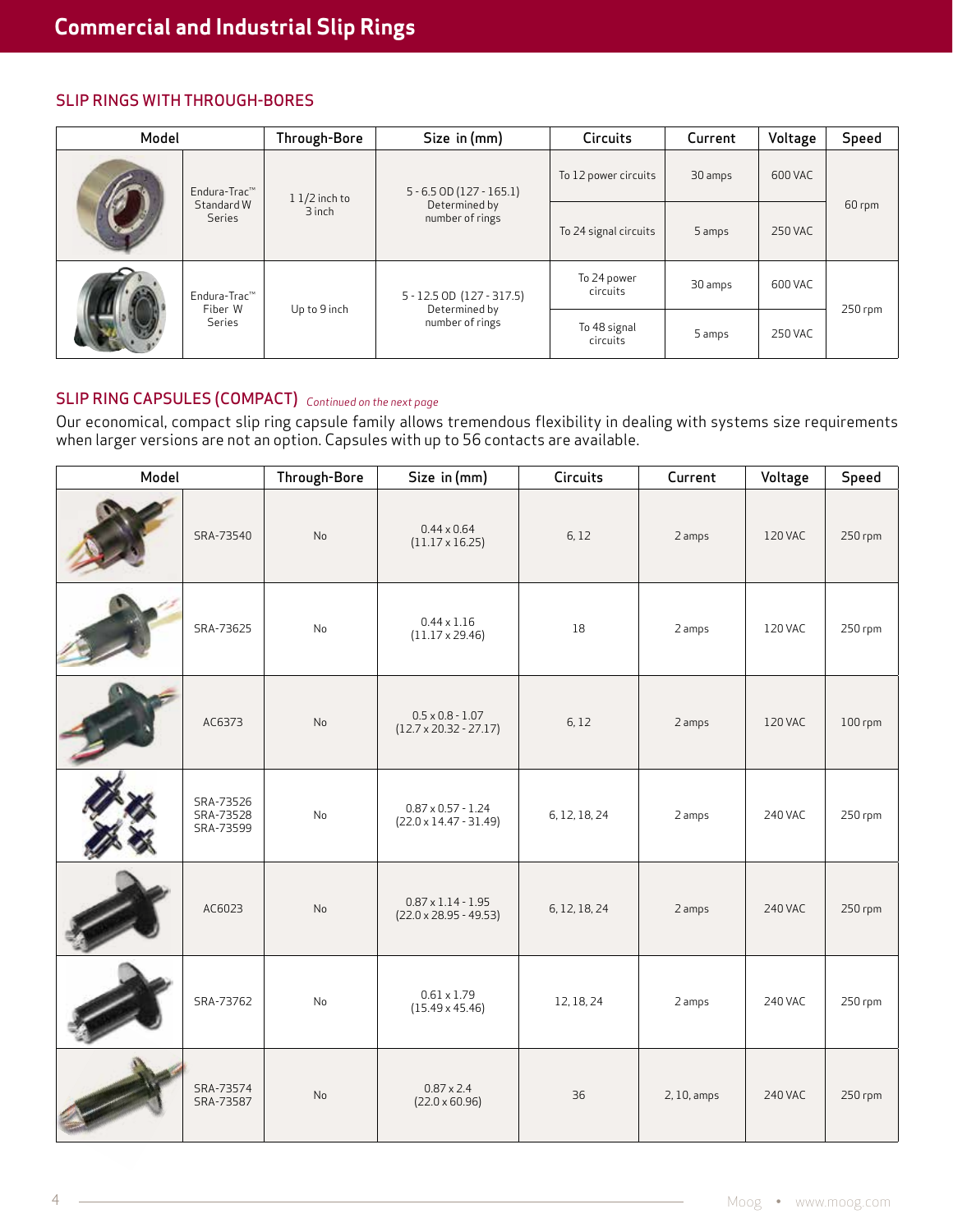# SLIP RING CAPSULES (COMPACT)

| Model |          | Through-Bore   | Size in (mm)                                                  | Circuits                                                                                                     | Current           | Voltage                                          | Speed             |
|-------|----------|----------------|---------------------------------------------------------------|--------------------------------------------------------------------------------------------------------------|-------------------|--------------------------------------------------|-------------------|
|       | AC6355   | <b>No</b>      | $1.0 \times 2.6 - 3.5$<br>$(25.4 \times 66.04 - 88.9)$        | 36 and 56                                                                                                    | 2 amps            | <b>240 VAC</b>                                   | 250 rpm           |
|       | AC6305   | No             | $0.87 \times 1.95$<br>$(22.0 \times 49.53)$                   | 3 @ 5 amps<br>5, 2 amps<br>6, 9, and 12<br>@ 2 amps                                                          |                   | 120 VAC                                          | 250 rpm           |
|       | AC6310   | N <sub>o</sub> | $0.87 \times 1.95$<br>$(22.0 \times 49.53)$                   | 3 @ 10 amps and 3,<br>or $6@2$ amps                                                                          | $10, 2$ amps      | 120 VAC                                          | 250 rpm           |
|       | AC7094   | <b>No</b>      | $2.17 \times 6.0 - 7.67$<br>$(55.1 \times 152.4 - 194.81)$    | 30, 36, 42, 48                                                                                               | 5 amps            | 240 VAC                                          | 250 rpm           |
|       | AC7036   | <b>No</b>      | $3.1 \times 3.1 - 6.7$<br>$(78.74 \times 78.74 \cdot 170.18)$ | Outer options: AC6349<br>Inner options:<br>AC6355, AC7217<br>AC7195                                          | 2, 5, 10, 15 amps | 440 VAC<br>outer<br><b>240 VAC</b><br>inner      | 250 rpm           |
|       | AC7212   | No             | $3.9 \times 3.11 - 5.92$<br>$(99.06 \times 78.99 - 150.36)$   | Outer options:<br>AC4598 or AC6200<br>Inner options: AC6023,<br>AC6355, AC7188,<br>AC7195, AC7203,<br>AC7217 | 2, 5, 10 amps     | Refer to<br>individual<br>product data<br>sheets | 250 rpm           |
|       | P Series | N <sub>o</sub> | $1.248 \times 2.54 - 3.07$<br>$(31.69 \times 64.51 - 77.97)$  | $2, 4$ and $8$                                                                                               | 2, 7, 14 amps     | <b>240 VAC</b>                                   | 400 to 600<br>rpm |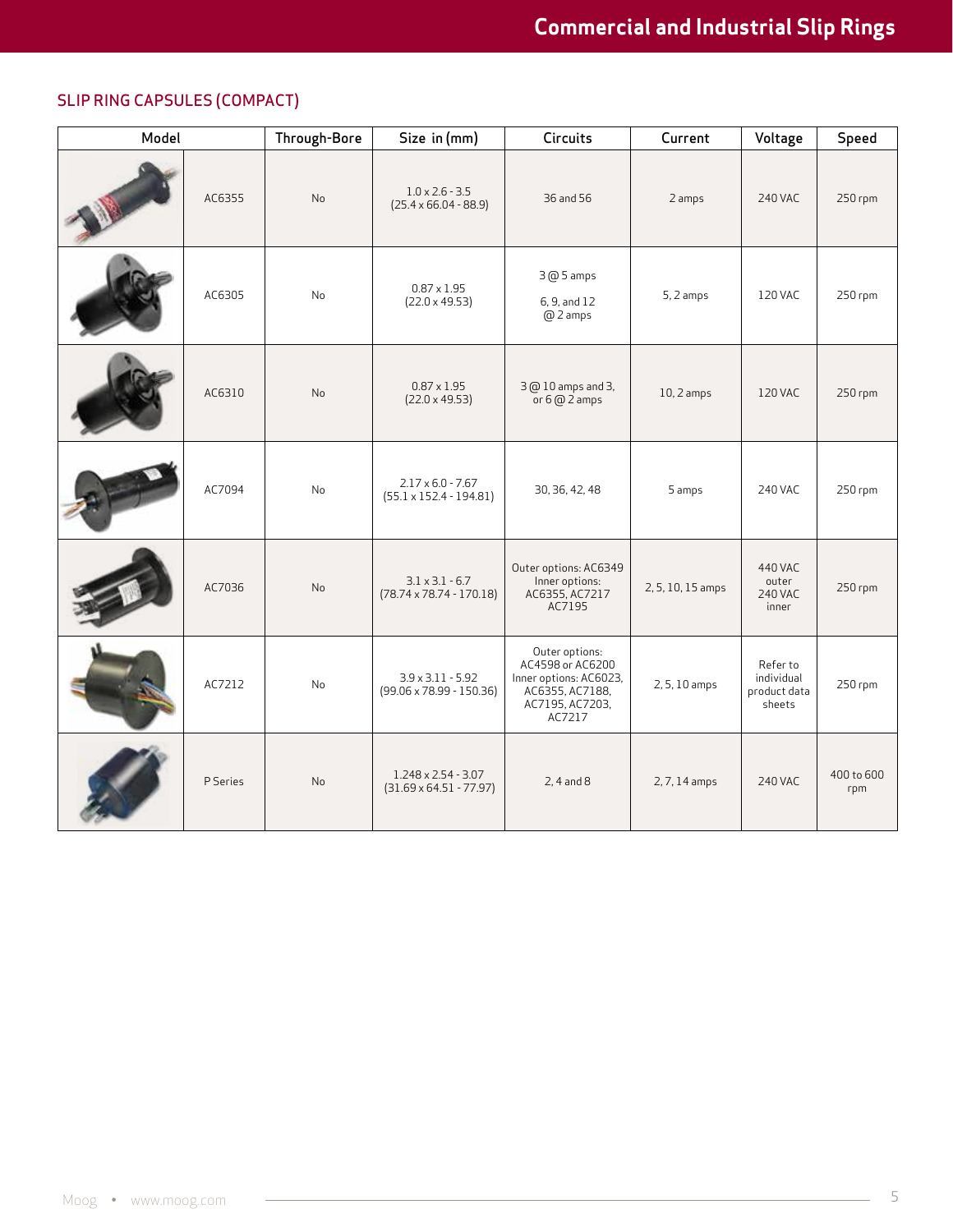# COMMERCIAL AND INDUSTRIAL SLIP RING PRODUCTS

The slip rings in the Rotoflux series is based on gold/gold technology and offers a reliable transmission of power, signals and data. The pairing of gold spring wire and gold-plated slip tracks ensure consistently highest contact quality and extremely low electrical noise. Rugged stainless-steel or aluminum housings allow operation even under extreme conditions. Due to the modular design, our standard slip rings of the Rotoflux ESR series can be easily adapted to customer-specific requirements.

| Model |                                                                                   | <b>Circuits</b> | Voltage       | Current      | Data                                                                                                  | Connection                     | Size in (mm)                                               | <b>Other</b>           |
|-------|-----------------------------------------------------------------------------------|-----------------|---------------|--------------|-------------------------------------------------------------------------------------------------------|--------------------------------|------------------------------------------------------------|------------------------|
|       | Rotoflux ESR<br>70 [24400]                                                        | Max. 24         | Max. 480 volt | Max. 20 amps | PROFIBUS <sup>®</sup> .<br>CAN Bus.<br>Ethernet,<br>DeviceNet <sup>™</sup> ,<br>PROFINET <sup>®</sup> | Cable (standard),<br>max. 10 m | $6.28 - 7.54 \times 02.76$<br>$(159.5 - 191.5 \times 070)$ | IP 64.<br>max. 200 rpm |
|       | Rotoflux ESR<br>70 [24400] +<br>air channel G<br>$1/4$ " (at max.<br>$10bar$ )    | Max. 24         | Max. 480 volt | Max. 20 amps | PROFIBUS <sup>®</sup> ,<br>CAN Bus.<br>Ethernet.<br>DeviceNet <sup>™</sup> ,<br>PROFINET <sup>®</sup> | Cable (standard),<br>max.10 m  | $6.91 - 8.17 \times 02.76$<br>$(175.5 - 207.5 \times 070)$ | IP 64.<br>max. 200 rpm |
|       | Rotoflux ESR<br>110 [22200]                                                       | Max. 32         | Max. 480 volt | Max. 30 amps | PROFIBUS <sup>®</sup> .<br>CAN Bus.<br>Ethernet,<br>DeviceNet <sup>™</sup> ,<br>PROFINET <sup>®</sup> | Cable (standard),<br>max.10 m  | $6.38 - 10.32 \times 04.33$<br>$(162 - 262 \times 0110)$   | IP 64.<br>max. 150 rpm |
|       | Rotoflux ESR<br>$110$ [22200] +<br>air channel G<br>$1/2$ " (at max.<br>$10bar$ ) | Max. 32         | Max. 480 volt | Max. 30 amps | PROFIBUS",<br>CAN Bus.<br>Ethernet.<br>DeviceNet <sup>™</sup> ,<br>PROFINET <sup>®</sup>              | Cable (standard),<br>max.10 m  | $9.02 - 12.95 \times 04.33$<br>$(229 - 329 \times 0110)$   | IP 64.<br>max. 150 rpm |

More circuits, hollow shaft design, connectors also available on request. UL/CSA certification possible.

# HIGH SPEED SLIP RING CAPSULES

High speed slip rings are used in applications up to 10,000 rpm. Fiber brush contacts provide long-life and operation up to 10,000 rpm without the need for cooling equipment.

| Model |                  | Through-Bore | Size in (mm)                                                                               | Circuits                         | Current                   | Voltage                             | Speed      |
|-------|------------------|--------------|--------------------------------------------------------------------------------------------|----------------------------------|---------------------------|-------------------------------------|------------|
|       | PH Series        | No           | $1.52 \times 2.29 - 2.79$<br>$(38.60 \times 58.16 - 70.86)$                                | 8 or 12                          | 2 amps                    | 50 volts                            | 20,000 rpm |
|       | AC6231<br>AC6266 | $11/2$ inch  | $4.25 \times 2.75$<br>$(107.9 \times 69.8)$<br>$4.25 \times 1.97$<br>$(107.9 \times 50.3)$ | 4/8                              | 15 amps                   | 240 VAC                             | 2,500 rpm  |
|       | EC3848           | No           | $1.2 \times 0.98 - 1.2$<br>$(30.4 \times 24.8 - 30.4)$                                     | Up to 10<br>$(2, 6, 8$ and $10)$ | 1.0 amps max.<br>per ring | Low milivolt<br>range to<br>120 VDC | 10,000 rpm |
|       | <b>PM Series</b> | No           | $3.56 \times 5.28 - 8.64$<br>$(90.42 \times 134.11 - 219.45)$                              | 8, 12, 14                        | 2.5 amps                  | 50 VAC                              | 12,000 rpm |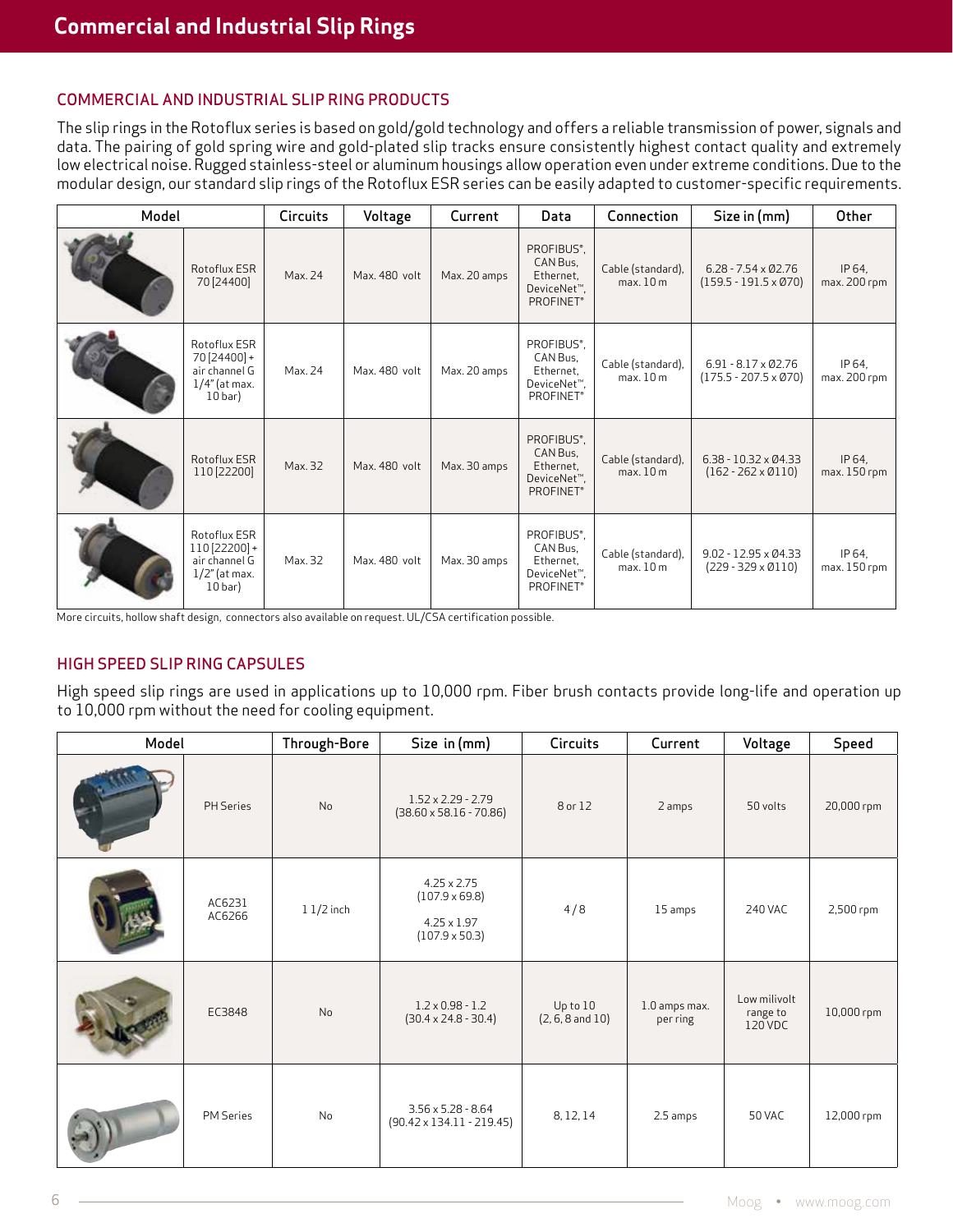#### ETHERNET AND HIGH DEFINITION VIDEO SLIP RING CAPSULES *Continued on the next page*

Moog's Ethernet slip ring solutions have been developed to provide reliable products to allow transfer of the Ethernet protocol through a rotating interface. The innovative designs meet the challenge of matching impedance, controlling crosstalk and managing losses. A wide range of product solutions are offered with combinations of data and power in multiple mechanical configurations to meet your application needs.

| Model |                        | Ethernet                                   | Size in (mm)                                               | <b>Circuits</b>                                                                                  | Current                                    | Voltage                                         | Speed   |
|-------|------------------------|--------------------------------------------|------------------------------------------------------------|--------------------------------------------------------------------------------------------------|--------------------------------------------|-------------------------------------------------|---------|
|       | SRA-73799<br>SRA-73806 | 1000BaseT<br>(or $2100BaseT$ )<br>100BaseT | $0.44 \times 1.16$<br>$(11.17 \times 29.46)$               | Ethernet plus,<br>2 amps<br>2 amp contacts                                                       |                                            | <b>240 VAC</b>                                  | 250 rpm |
|       | SRA-73798<br>SRA-73805 | 1000BaseT<br>(or $2100Base$ T)<br>100BaseT | $0.61 \times 1.79$<br>$(15.49 \times 45.46)$               | Ethernet plus,<br>2 amps<br>2 amp contacts                                                       |                                            | 210 VAC                                         | 250 rpm |
|       | AC7203                 | 10/100BaseT and<br>1000BaseT               | $0.87 \times 1.14 - 1.95$<br>$(22.0 \times 28.95 - 49.53)$ | Ethernet plus,<br>2 amp, 5 amp<br>2, 5, 10 amps<br>and 10 amp                                    |                                            | <b>240 VAC</b>                                  | 250 rpm |
|       | AC7188                 | HD-SDI                                     | $0.87 \times 1.68 - 1.95$<br>$(22.0 \times 42.6 - 49.5)$   | Video, 2 amp<br>and 5 amp                                                                        | 2 amps<br>$(28$ AWG)<br>5 amps<br>(20 AWG) | 210 VDC /<br>240 VAC<br>on standard<br>circuits | 250 rpm |
|       | SRA-73810              | HD-SDI/<br>SD-SDI                          | $0.61 \times 1.79$<br>$(15.4 \times 45.4)$                 | Video, 12, 2 amp<br>connections                                                                  | 2 amps<br>$(26$ AWG)                       | 210 VDC /<br>240 VAC<br>on standard<br>circuits | 250 rpm |
|       | SRA-73811              | $HD-SDI/$<br>SD-SDI                        | $0.87 \times 1.79$<br>$(22.0 \times 45.4)$                 | 2 video.<br>4, 2 amp                                                                             | 2 amps<br>$(26$ AWG)                       | 210 VDC /<br>240 VAC<br>on standard<br>circuits | 250 rpm |
|       | AC7195                 | 10/100BaseT and<br>1000BaseT               | $1.0 \times 3.5$<br>$(25.4 \times 88.9)$                   | Ethernet plus coax,<br>2 amp, 5 amp,<br>10 amp                                                   | 2 to 10 amps                               | <b>240 VAC</b><br>on power<br>circuits          | 250 rpm |
|       | AC7217                 | 10/100BaseT and<br>1000BaseT               | $1.0 \times 2.6$<br>$(25.4 \times 66.0)$                   | Ethernet plus coax,<br>2 amp, 5 amp,<br>10 <sub>amp</sub>                                        | 2 to 10 amps                               | 240 VAC<br>on power<br>circuits                 | 250 rpm |
|       | AC7183                 | 10/100/<br>1000BaseT and<br>HD-SDI         | $1.34 \times 5.02$<br>$(34 \times 127.5)$                  | Ethernet lines,<br>$2/5/10$ amp and coax<br>options.<br>HD video capability<br>plus $2/5/10$ amp | 2, 5 and 10 amps                           | 240 VAC<br>on power<br>circuits                 | 250 rpm |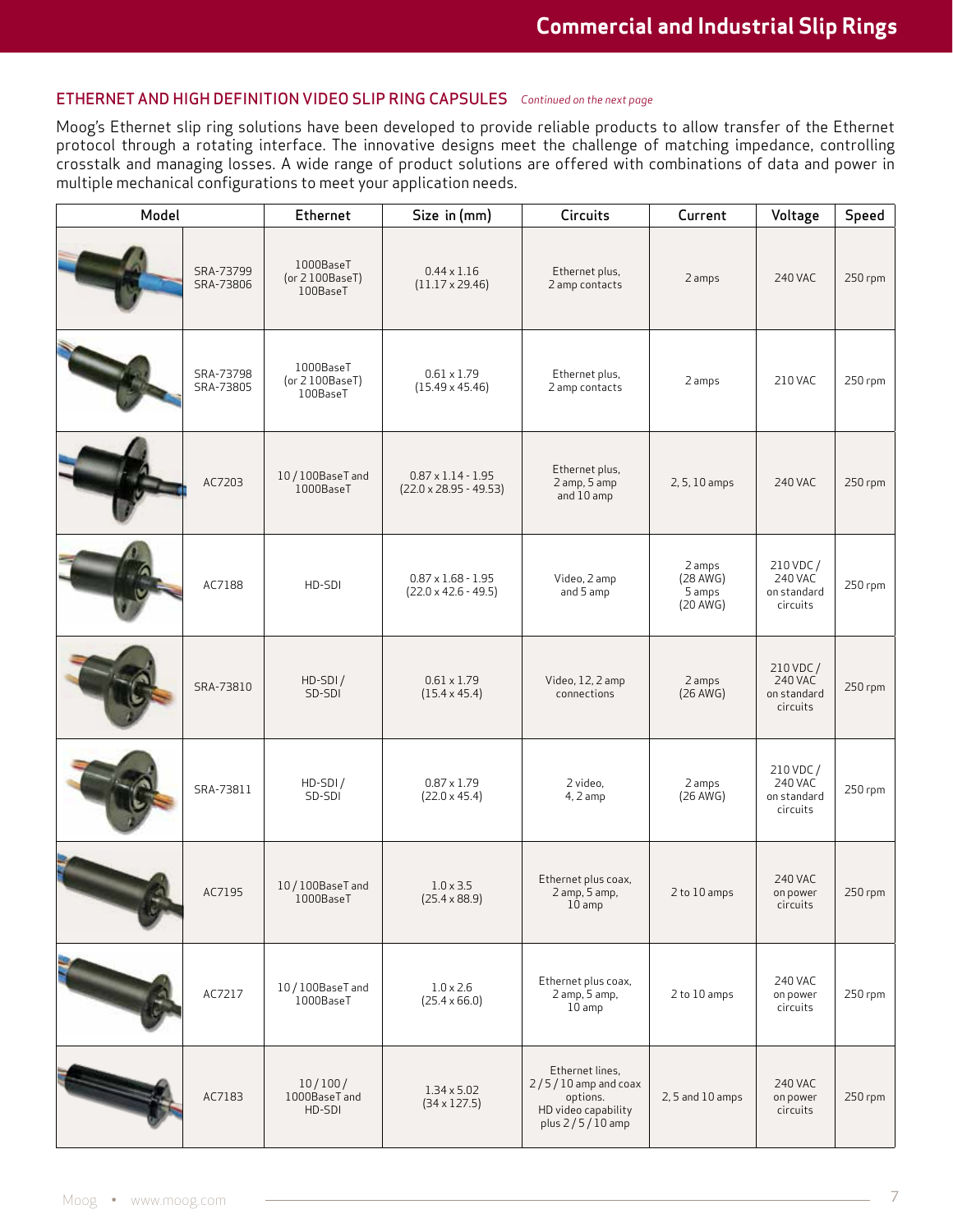# ETHERNET AND HIGH DEFINITION VIDEO SLIP RING CAPSULES

| Model |                        | <b>Ethernet</b>                                                      | Size in (mm)                                                 | <b>Circuits</b>                                               | Current            | Voltage                              | Speed     |
|-------|------------------------|----------------------------------------------------------------------|--------------------------------------------------------------|---------------------------------------------------------------|--------------------|--------------------------------------|-----------|
|       | SRA-73801<br>SRA-73808 | $10/100$ BaseT and<br>1000BaseT                                      | $1.375 \times 1.97$<br>$(34.92 \times 50.03)$                | Ethernet plus,<br>2 amp contacts                              | 2 amps             | 210 VDC<br>on power<br>circuits      | $250$ rpm |
|       | SRA-73830              | 100BaseT and<br>1000BaseT                                            | $1.375 \times 1.32 - 2.22$<br>$(34.93 \times 33.53 - 56.39)$ | Ethernet plus,<br>2 and 8 amp<br>contacts                     | 2 amp and<br>8 amp | 120 VAC<br>on power<br>circuits      | 250 rpm   |
|       | AC7296                 | Ethernet, 10 / 100BaseT<br>and 1000BaseT<br>(shielded or unshielded) | $3.9 \times 2.96 - 7.64$<br>$(99.06 \times 75.19 - 194.06)$  | Ethernet plus 2 amp<br>through 25 amp<br>power, other signals | $2$ to $25$ amp    | 240 VDC signal<br>/ 600 VDC<br>power | 250 rpm   |

# ETHERNET THROUGH-BORE SLIP RING CAPSULE OPTIONS

Moog also offers Ethernet capability in the following through-bore slip ring capsules:

AC6438 1/2 inch through-bore AC6200 1 1/2 inch through-bore AC6349 1 inch through-bore **AC6428 1 3/8** inch through-bore AC4598 (AC6419) 1 1/2 inch through-bore AC6429 1 3/8 inch through-bore AC6098 4 inch through-bore **AC6275** (AC6793) 2 3/4 inch through-bore

# SLIP RINGS FOR REAL TIME DATA TRANSMISSION

Slip rings with contactless, capacitive data transmission (Rotocap) for Fast Ethernet (real time) and continuous operation. The Rotocap technology enables a through bore with simultaneous high data transmission that would be usually only possible with a FORJ - even in environments with strong electromagnetic interference. Uninterrupted plant availability is further ensured by the system's maintenance-free technology

| Model |         | Through-bore | <b>Outer Diameter</b> | Protocols                                                                                           | Data                                  | Connection                    | Media                                                  | Other                  |
|-------|---------|--------------|-----------------------|-----------------------------------------------------------------------------------------------------|---------------------------------------|-------------------------------|--------------------------------------------------------|------------------------|
|       | CAP 160 | $0 - 45$ mm  | 160 mm                | PROFINET <sup>®</sup> ,<br>Sercos III,<br>Powerlink,<br>EtherCAT <sup>®</sup> ,<br>Mechatrolink III | $100$ Mbit/s<br>up to $2.5$<br>Gbit/s | Cable (standard),<br>max.10 m | Combination with<br>all Moog rotary<br>unions possible | IP 64,<br>max. 150 rpm |
|       | CAP 200 | $0 - 40$ mm  | $200 \,\mathrm{mm}$   | PROFINET <sup>®</sup> ,<br>Sercos III,<br>Powerlink,<br>EtherCAT <sup>®</sup> ,<br>Mechatrolink III | 100 Mbit/s<br>up to 2.5<br>Gbit/s     | Cable (standard),<br>max.10 m | Combination with<br>all Moog rotary<br>unions possible | IP 64,<br>max. 150 rpm |

Other sizes, connectors available on request. UL / CSA certification possible.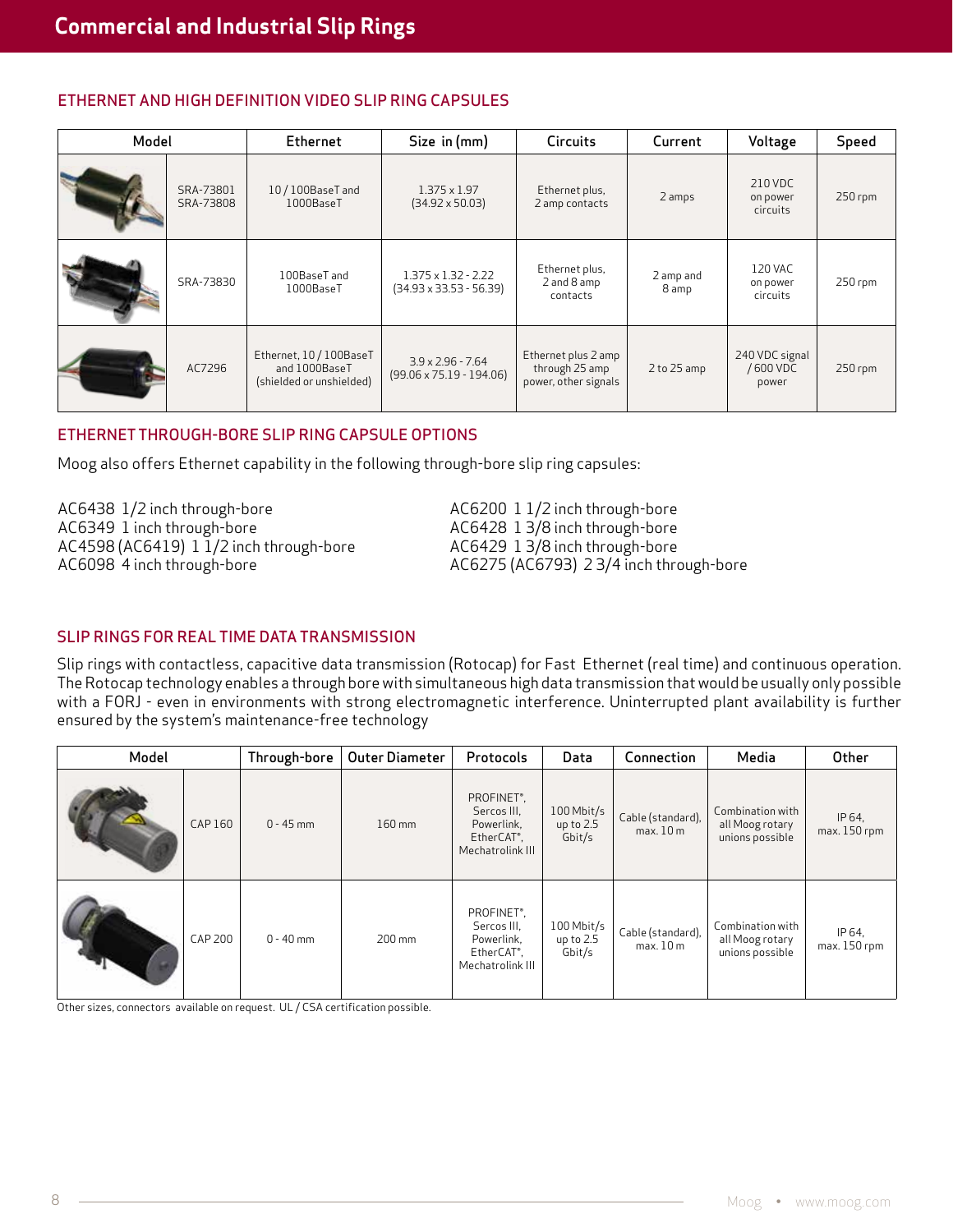#### LARGE DIAMETER SLIP RINGS

Large bore slip rings represent the union of manufacturing processes and technologies that enable us to offer large, high volume slip rings with advanced features that are cost effective.

| Model         | <b>Type</b>         | $ID*$  | OD*    | High<br>Power<br>Qty     | Mid<br>Power<br>Qty | Signal<br>Qty  | High<br>Power<br>Voltage | High<br>Power<br>Current | Speed     | Integr.<br>Encoder | Integr.<br><b>FORJ</b> | <b>FORJ</b><br>Options                                              |
|---------------|---------------------|--------|--------|--------------------------|---------------------|----------------|--------------------------|--------------------------|-----------|--------------------|------------------------|---------------------------------------------------------------------|
| KW6455-1      | Drum                | 31.952 | 33.044 | $\overline{4}$           | $\overline{2}$      | 8              | <b>480 VAC</b>           | 100 amps                 | $120$ rpm | <b>No</b>          | <b>No</b>              |                                                                     |
| KW6764-2      | Drum                | 37.400 | 39.984 | $\overline{4}$           | $\overline{2}$      | 0              | 480 VAC                  | 100 amps                 | $120$ rpm | N <sub>o</sub>     | <b>No</b>              |                                                                     |
| UY7013        | Platter             | 38.590 | 56.194 | $\overline{4}$           | $\overline{2}$      | $\overline{4}$ | <b>400 VAC</b>           | 100 amps                 | $180$ rpm | N <sub>o</sub>     | <b>No</b>              |                                                                     |
| <b>BN7093</b> | Platter             | 42.520 | 54.100 | 3                        | $\overline{2}$      | $\overline{4}$ | 500 VAC                  | 100 amps                 | $180$ rpm | N <sub>o</sub>     | Yes                    | Single Ch 2.5 Gbps* R->S                                            |
| <b>UA7138</b> | Platter             | 42.047 | 54.094 | 5                        | $\overline{0}$      | $\overline{4}$ | <b>400 VAC</b>           | 100 amps                 | $120$ rpm | <b>No</b>          | Yes                    | 4 Ch 2.5 Gbps* R->S                                                 |
| MR6970-1      | Platter             | 44.291 | 59.916 | 3                        | $\overline{2}$      | 6              | 600 VAC                  | 100 amps                 | 180 rpm   | Yes                | Yes                    | Single Ch 2.5 Gbps* R->S                                            |
|               |                     |        |        |                          |                     |                |                          |                          |           |                    |                        | 4 Ch R->S with 1.25 Gbps*                                           |
| F06536        | <b>FORJ</b><br>Only | 36.624 | 43.040 | $\overline{\phantom{m}}$ |                     |                |                          |                          | 300 rpm   | N <sub>o</sub>     |                        | S->R path<br><b>Bidirectional Gigabit</b><br>Ethernet (1000Base-SX) |

\*OD, ID dimensions do not include brush block or fiber optic hardware mounting dimension.

• All designs are RoHs compliant

• Design to customer specifications

#### **SEPARATES**

Sometimes a self-contained "capsule" slip ring is not practical due to system size constraints or cost limitations. We can provide the slip ring (rotor) and brush block (stator) as separate components to be mated by the customer in their system.

| Model |                      | Through-Bore | Size in (mm)                                                | <b>Circuits</b> | Current                                      | Voltage | Operational<br>Speed |
|-------|----------------------|--------------|-------------------------------------------------------------|-----------------|----------------------------------------------|---------|----------------------|
|       | AC259/<br>AC2690     | No           | $0.100 - 0.550 \times 0.081$<br>$(2.54 - 12.7 \times 2.05)$ | $1 - 10$        | $1$ amp                                      |         | 100 rpm              |
|       | MD6038/<br>MD6043    | $3/8$ inch   | $0.580 \times 0.520$<br>$(8.54 \times 13.2)$                | 6               | 2 amps                                       | 249 VDC | 60 - 100 rpm         |
|       | Platter<br>Separates |              |                                                             |                 | Custom designs, consult factory for details. |         |                      |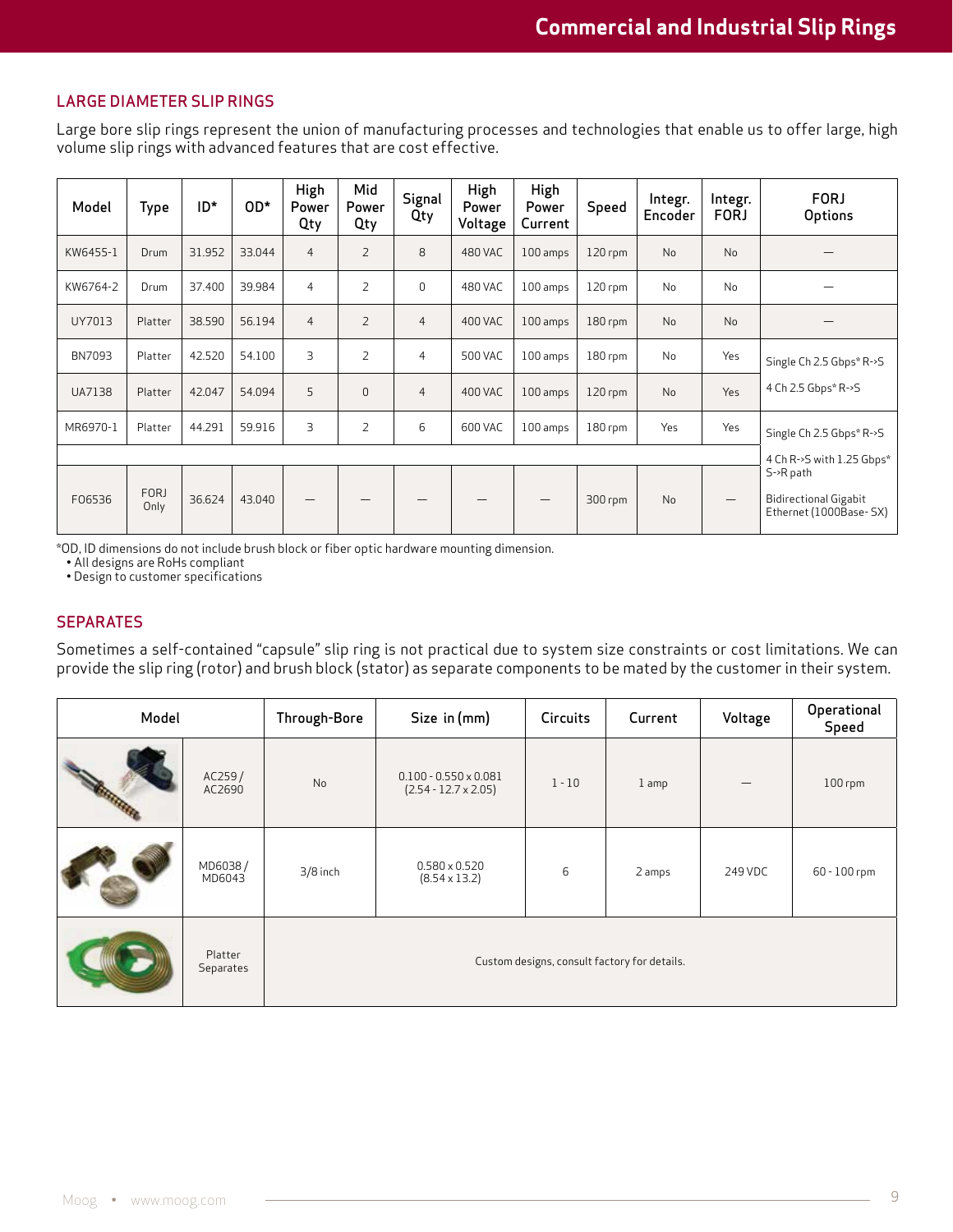# AUTOMOTIVE MANUFACTURING HYBRID SLIP RINGS

For automotive production we have multiple slip rings for different applications. Moog is listed at more than 50 OEMs and delivers slip rings for turntables, trunnions and robotics. Basic versions and high end solutions with diagnostic functions and Fiber Optic Rotary Joints (FORJs) are available. Custom specification and UL / CSA certification possible. Automotive slip rings are protected to at least IP54.

| Model |                       | Circuits       | Voltage   | Current                  | Data                     | Connection              | Media                                                 | Other / Application                                                                   |  |
|-------|-----------------------|----------------|-----------|--------------------------|--------------------------|-------------------------|-------------------------------------------------------|---------------------------------------------------------------------------------------|--|
|       |                       | $2+PE$         | 650 VDC   | 20 amps                  |                          | Han $Q2/0$              |                                                       |                                                                                       |  |
|       | F 5812 JXY DC         | 24             | 24 volt   | 10 amps                  |                          | Han 25D                 | 1x air G1 inches                                      | A = Active (diagnostible)<br>$P = Passive$<br>EMC + PROFINET® approved                |  |
|       |                       | 6              | 5 volt    | mA                       | PROFINET <sup>®</sup>    | <b>RJ45</b>             |                                                       | For turntables and trunnions                                                          |  |
|       |                       | $\mathbf{1}$   | <b>FE</b> |                          |                          | Bolt M8                 |                                                       |                                                                                       |  |
|       |                       | $4 + FE$       | 24 volt   | 16 amps                  | $\overline{\phantom{0}}$ | PP Power L              |                                                       | Internal Ethernet-FORJ                                                                |  |
|       | F 5812 QX             | 12+PE          | 24 volt   | 16 amps                  | $\overline{\phantom{0}}$ | Han25D                  | 1x air G1 inches<br>(also water                       | with RJ45<br>Diagnostible Repeater                                                    |  |
|       |                       | $\mathbf{1}$   | 5 volt    | mA                       | PROFINET <sup>®</sup>    | <b>RJ45</b>             | possible)                                             | EMC + PROFINET <sup>®</sup> approved                                                  |  |
|       |                       | $\mathbf{1}$   | FE.       |                          |                          | Bolt M8                 |                                                       | For welding turntables                                                                |  |
|       |                       | $3+PE$         | 600 VDC   | 13 amps                  |                          | CrouseHinds             |                                                       | A GM standard                                                                         |  |
|       | F5051F                | $\overline{4}$ | 5 volt    | mA                       | Ethernet                 | M12D                    | 1x air G1 inches                                      | EMC approved                                                                          |  |
|       |                       | $\overline{4}$ | 5 volt    | mA                       | Ethernet                 | M12D                    |                                                       | For turntables (index drives)                                                         |  |
|       | F 6300 MU2 ff         | $3 + PE$       | 400 volt  | 10 amps                  |                          | Free cable              |                                                       |                                                                                       |  |
|       |                       | 10+PE          | 24 VDC    | 20 amps                  |                          | Free cable              | 2x air G1 / 2 inches<br>(also 1x air<br>G1 / 2 inches | UL / CSA approved<br>For turntables                                                   |  |
|       |                       | $\mathbf{1}$   | 5 volt    | mA                       | DeviceNet™               | M12D                    | possible)                                             |                                                                                       |  |
|       | F 5827 CB             | 2              | 24 volt   | 500 amps                 |                          | Bolt M12                | 1x air G3 / 8 inches<br>(also primer /                | 6th axel of welding-robots                                                            |  |
|       |                       | $\overline{4}$ | 24 volt   | 4 amps                   | ASI Bus                  | M12A                    | cleaner possible)                                     |                                                                                       |  |
|       |                       | $4 + PE$       | 400 volt  | 270 amps                 |                          | $90 \text{ mm}^2$ cable |                                                       |                                                                                       |  |
|       | F4509G                | 16             | 220 volt  | 16 amps                  |                          | Sensorcable             | 2x air G1 / 2 inches<br>2x water G1/2<br>inches       | For foaming or casting<br>turntable                                                   |  |
|       |                       | 1              | 5 volt    | mA                       | PROFIBUS®                | UL-Bus-cable            |                                                       |                                                                                       |  |
|       | F 2336 ff /<br>F 2065 |                |           | $200 -$<br>1.000<br>amps |                          |                         |                                                       | Earth brush holders with<br>different loadings<br>Welding and lightning<br>protection |  |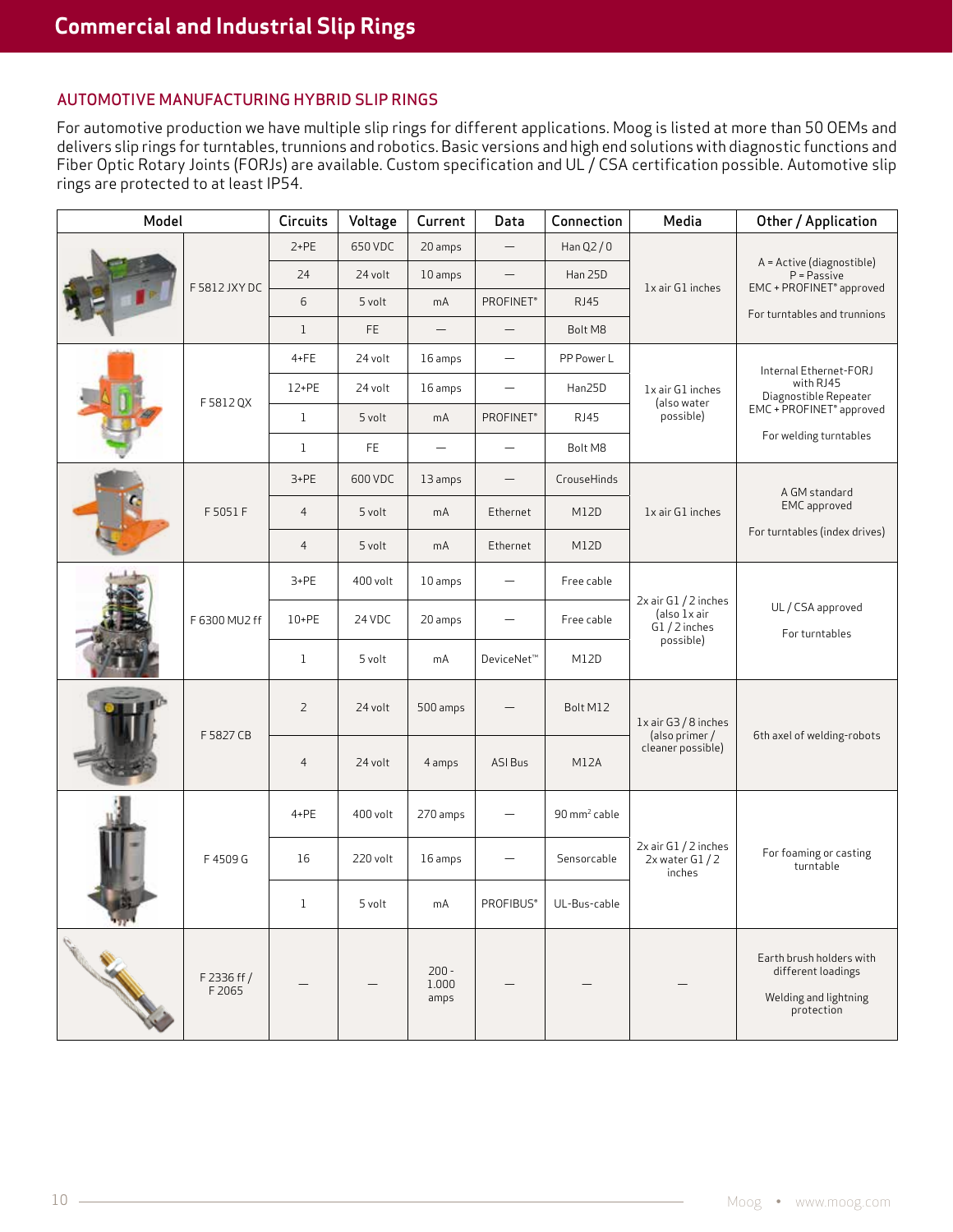# MOBILE EQUIPMENT / CONSTRUCTION SLIP RINGS

Moog slip rings are designed for many different mobile equipment machines which must work reliably in rough environments. All slip rings are designed and customized based on the standard parts developed by Moog.

| Model |           | Circuits       | Voltage   | Current  | Data                          | Connection                 | Media                                                             | Other / Application                                                                                                                                                     |
|-------|-----------|----------------|-----------|----------|-------------------------------|----------------------------|-------------------------------------------------------------------|-------------------------------------------------------------------------------------------------------------------------------------------------------------------------|
|       | F 5769 MR | $1$ up to $50$ | 1000 volt | 50 amps  | CAN Bus<br>Ethernet           | Customized                 | Customized<br>$1 - 20$<br>channels up to<br>500 bar<br>(7250 psi) | Protection class: IP 67 / 69K<br>combination with encoder<br>For excavators, CAN safety<br>application, truck mounted cranes /<br>utilities, mini cranes<br>attachments |
|       | F7052     | $1$ up to $80$ | 1000 volt | 500 amps | CAN Bus<br>Ethernet           | Customized<br>terminal box |                                                                   | Maintain housing<br>combination with encoder<br>For tower cranes, harbor cranes                                                                                         |
|       | F5892     | $1$ up to $80$ | 1000 volt | 200 amps | <b>CAN Safety</b><br>Ethernet | Customized                 | Customized<br>$1 - 20$<br>channels up to<br>500 bar<br>(7250 psi) | Protection class: IP67 / 69K<br>combination with encoder<br>trough bore for firefighting<br>For aerial ladder, rescue platform                                          |
|       | F5947     | $1$ up to $50$ | 1000 volt | 50 amps  | CAN Bus<br>Ethernet           | Customized                 |                                                                   | IP 67 / 69K<br>combination with encoder<br>For rough terrain crane, truck<br>mounted cranes, mobile cranes                                                              |

#### PACKAGING SLIP RINGS

Our slip ring transmitters for packaging machines are very flexible and can be used in a wide variety of applications. As with all products from Moog, the design team uses various standards and can adapt them to customer specifications.

| Model             |          | Circuits       | Voltage  | Current  | Data                                                   | Connection                          | Media                    | Other / Application                                                       |
|-------------------|----------|----------------|----------|----------|--------------------------------------------------------|-------------------------------------|--------------------------|---------------------------------------------------------------------------|
| <b>CONTRACTOR</b> | F7019    | 1 to 250       | 800 volt | 500 amps | DRIVE CLIQ<br>Ethernet<br>100<br>PROFINET <sup>®</sup> | Customized                          | Water,<br>hydraulic, air | For winder application,<br>customized                                     |
|                   |          | $2+PE$         | 600 volt | 30 amps  |                                                        |                                     |                          |                                                                           |
|                   | F7170    | $\overline{2}$ | 24 volt  | mA       | Analog<br>signals<br>PT100<br>PT1000                   | Self<br>connecting<br>via cable lug | Water,<br>hydraulic, air | For flow pack application,<br>small housing dimensions,<br>up to 1000 rpm |
|                   | F8000 ff | 1 to 48        | 600 volt | 30 amps  | DRIVE CLIQ<br>Ethernet<br>100<br>PROFINET <sup>®</sup> | Customized                          | Water,<br>hydraulic, air | For stretch wrapping,<br>maintenance free                                 |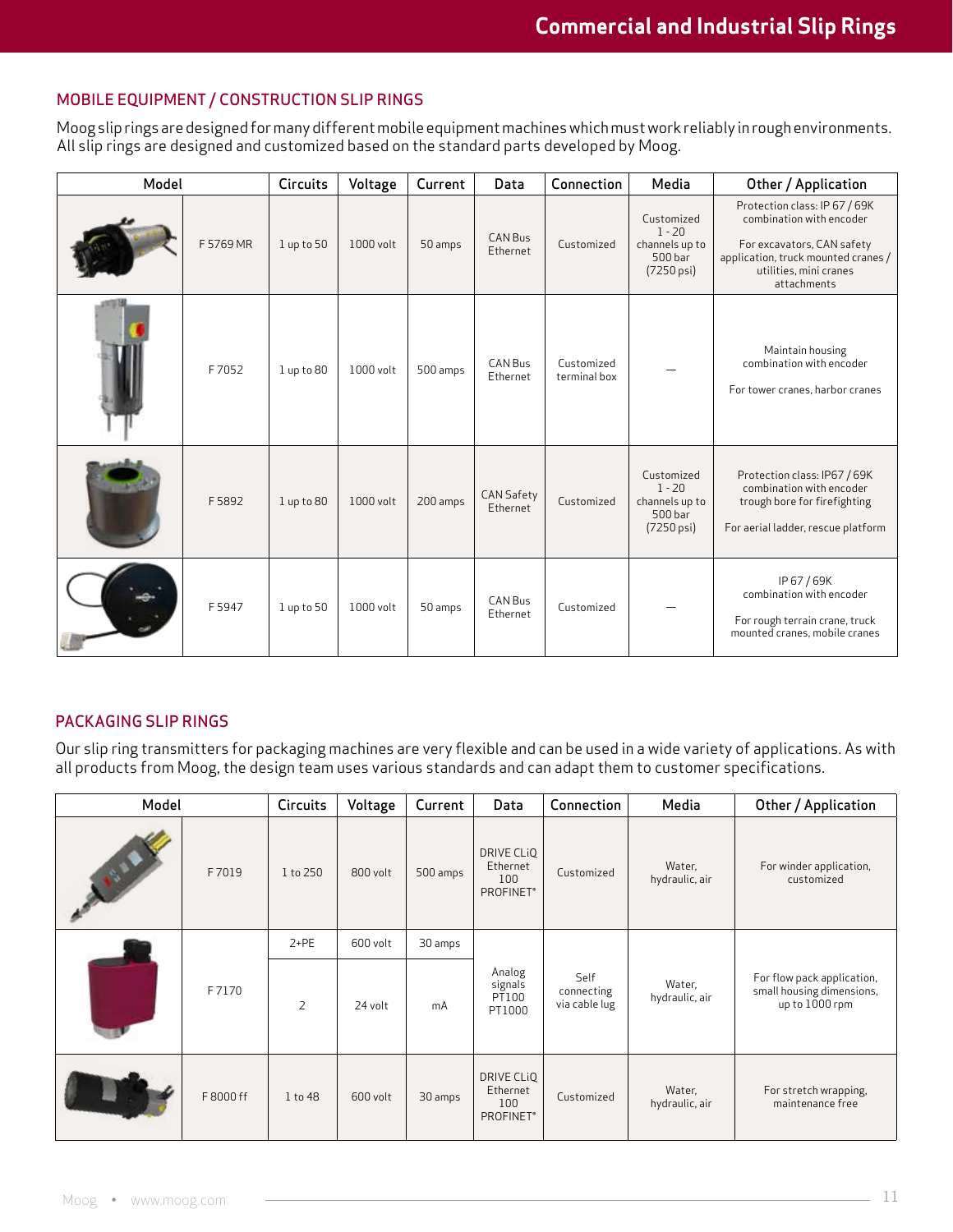# MEDICAL SLIP RINGS

Our highly reliable slip rings are also used in surgical lamps and diagnostic centrifuges. Here they transmit not only the power for the lamps but also video data signals, for example. Standard solutions are also quickly available here - but we are also happy to adapt our products to customer specifications.

| Model |          | Through-Bore | Size in (mm)                                           | <b>Circuits</b>                  | Current                   | Voltage                             | Speed      |
|-------|----------|--------------|--------------------------------------------------------|----------------------------------|---------------------------|-------------------------------------|------------|
|       | F 7154 B | 50 mm        | 74 mm (outer diameter),<br>55 mm (length)              | 5                                | 12 amps                   | 50 VDC                              | 20 rpm     |
|       | EC3848   | No           | $1.2 \times 0.98 - 1.2$<br>$(30.4 \times 24.8 - 30.4)$ | Up to 10<br>$(2, 6, 8$ and $10)$ | 1.0 amps max.<br>per ring | Low milivolt<br>range to<br>120 VDC | 10,000 rpm |
|       | AC6355   | No           | $1.0 \times 2.6 - 3.5$<br>$(25.4 \times 66.04 - 88.9)$ | 36 and 56                        | 2 amps                    | 240 VAC                             | $250$ rpm  |

#### FIBER OPTIC ROTARY JOINTS *Continued on the next page*

Fiber Optic Rotary Joints (FORJs) are to optical signals what electrical slip rings are to electrical signals a means to pass signals across rotating interfaces, particularly when transmitting large amounts of data. FORJs maintain the intrinsic advantages of fiber end to end. The values shown are typical, please consult the factory if you have specific requirements.



| Model    | Fiber<br>Type                  | Chan.          | Insertion<br>Loss | Maximum<br>Rotational<br>Speed | Operating<br>Temp.               | Size:<br>Minimum Length | Size:<br><b>Flange Diameter</b> | Size:<br>Drum Diameter |
|----------|--------------------------------|----------------|-------------------|--------------------------------|----------------------------------|-------------------------|---------------------------------|------------------------|
|          |                                |                |                   |                                | <b>Single Channel</b>            |                         |                                 |                        |
| F0228    | Multimode                      | $\mathbf{1}$   | 4.0dB             | $100$ rpm                      | $-40^{\circ}$ to $+75^{\circ}$ C | 1.75 in (44.45 mm)      | 1.50 in (38.10 mm)              | $0.73$ in (18.54 mm)   |
| F0197    | Multimode                      | $\mathbf{1}$   | 3.0dB             | 1000 rpm                       | $-40^{\circ}$ to $+60^{\circ}$ C | 2.38 in (60.45 mm)      | 1.50 in (38.10 mm)              | $0.62$ in (15.74 mm)   |
| F0197S   | Multimode                      | $\mathbf{1}$   | 3.0dB             | $100$ rpm                      | $-40^{\circ}$ to $+85^{\circ}$ C | 2.38 in (60.6 mm)       | 1.50 in (38.10 mm)              | $0.62$ in (15.9 mm)    |
| F0206    | Singlemode                     | $\mathbf{1}$   | 3.5dB             | 1000 rpm                       | $-40^{\circ}$ to $+60^{\circ}$ C | 2.36 in (59.94 mm)      | 1.50 in (38.10 mm)              | 0.77 in (19.55 mm)     |
| F0285*   | Singlemode                     | $\mathbf{1}$   | 3.5dB             | 1000 rpm                       | $-55^{\circ}$ to $+75^{\circ}$ C | 1.02 in (25.90 mm)      | 0.75 in (19.05 mm)              | $0.37$ in (9.4 mm)     |
| F0286*   | Multimode                      | $\mathbf{1}$   | 2.5dB             | 1000 rpm                       | $-55^\circ$ to $+75^\circ$ C     | 0.75 in (19.05 mm)      | $0.75$ in (19.05 mm)            | $0.37$ in $(9.4$ mm)   |
| F0310    | Singlemode<br>and<br>Multimode | 1              | 1.5dB             | $100$ rpm                      | $-40^{\circ}$ to $+85^{\circ}$ C | 3.41 in (86.6 mm)       | 1.50 in (38.10 mm)              | $0.63$ in (15.9 mm)    |
|          |                                |                |                   |                                | <b>Multi-Channel</b>             |                         |                                 |                        |
| F0292*   | Multimode                      | $\overline{2}$ | 1.5 to 4.5 dB     | $500+$ rpm                     | $-40^{\circ}$ to $+60^{\circ}$ C | 2.25 in (57.15 mm)      | 1.25 in (31.75 mm)              | $0.50$ in (12.70 mm)   |
| F0292RA  | Multimode                      | $\overline{2}$ | 1.5 to 4.5 dB     | $500+$ rpm                     | $-40^{\circ}$ to $+60^{\circ}$ C | 1.73 in (43.87 mm)      | 1.05 in (26.7 mm)               | $0.67$ in $(17.1$ mm)  |
| F0291*** | Singlemode                     | 2 to 9         | 2 to 6.5 dB       | $100+$ rpm                     | $-40^{\circ}$ to $+60^{\circ}$ C | See Data Sheet          | See Data Sheet                  | See Data Sheet         |
| F0190*   | Multimode                      | 2 to 21**      | 5.5               | $100+$ rpm                     | $-40^{\circ}$ to $+60^{\circ}$ C | See Data Sheet          | 5.02 in (127.5 mm)              | 5.00 in (127.0 mm)     |
| F0300A** | Singlemode<br>and<br>Multimode | Up to 17       | See data<br>sheet | $100+$ rpm                     | $-40^{\circ}$ to $+60^{\circ}$ C | 4.22 in (107.2 mm)      | $2.35$ in (60.0 mm)             | $2.35$ in (60.0 mm)    |
| F0300B** | Singlemode<br>and<br>Multimode | Up to 32       | See data<br>sheet | $100+$ rpm                     | $-40^{\circ}$ to $+60^{\circ}$ C | 5.76 in (146.2 mm)      | 2.72 in (69.1 mm)               | 2.72 in (69.1 mm)      |
| F0300C** | Singlemode                     | Up to 52       | See data<br>sheet | $100+$ rpm                     | $-40^{\circ}$ to $+60^{\circ}$ C | 6.79 in (172.5 mm)      | 3.72 in (94.5 mm)               | 3.72 in (94.5 mm)      |
| F0319    | Singlemode                     | 2              | $\leq$ 3.5 dB     | $100+$ rpm                     | $-46°$ to $+71°$ C               | 4.13 in (104.6 mm)      | 2.60 in (66 mm)                 | 1.90 in (48.3 mm)      |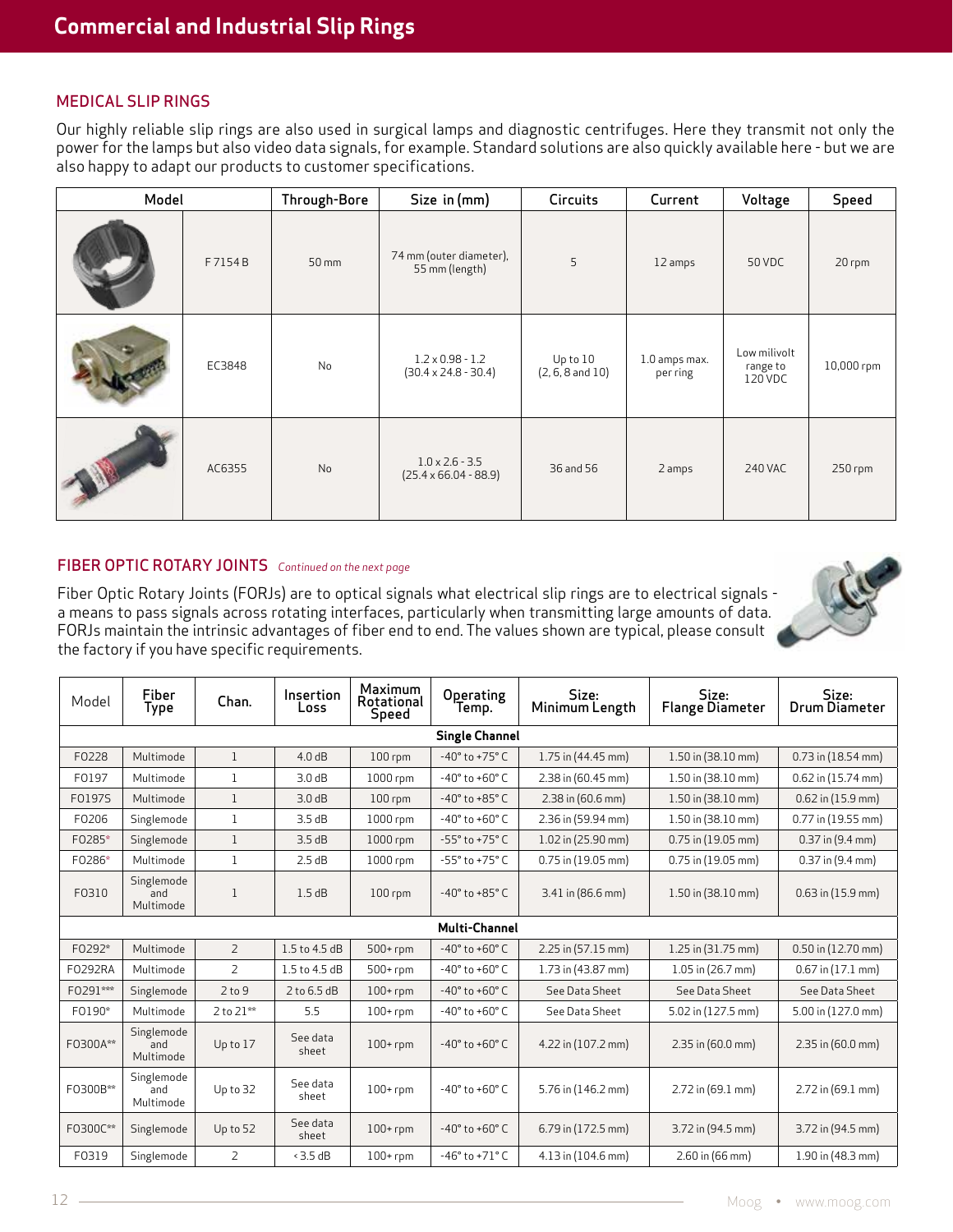#### Model Fiber Type Channels Hybrid Units H18 Singlemode and Multimode **Consumersity** Optic: 1x singlemode or multimode Elec: 18x signal H24 Singlemode and Multimode Singlemode or multimode Class 24x singlemode or multimode Elec: 24x signal SRA-73830-[]-JXX Singlemode and Multimode SRA-73830-[]-JXX Singlemode and Multimode Multiple circuit configurations <sup>173</sup> Singlemode and Multimode Optic: ≤ 52x singlemode or multimode Elec: ≤7.4 kV, ≤ 720 A total 176 Singlemode and Multimode | Optic: ≤ 52x singlemode or multimode | Optic: ≤ 52x singlemode or multimode Elec: ≤ 7.4 kV, ≤ 720 A total 180 Singlemode and Multimode | Optic: ≤ 12x singlemode and / or ≤ 12x multimode Elec: ≤ 1 kV, ≤ 100 A total



\* The FO291 and FO190 can be combined to offer a hybrid multimode and singlemode solution \* Right angle options available

\*\* More passes are available with a custom design \*\* Consult factory for number of passes available for SM and MM

FIBER OPTIC ROTARY JOINTS

\*\*\* 1 MM pass can be accommodated on the FO291

Note: Optical values for all listed multimode FORJs are based on use with LED sources.

# ELECTRICAL SLIP RINGS FOR MARINE APPLICATIONS

Moog has delivered trusted technology products and services to the offshore petroleum, oceanographic, seismic and maritime industries for more than 30 years. Marine slip rings are designed to function in extreme marine environments.

| Model |     | Current                                         | Voltage        | Size in (mm)                                 | <b>Rotation Speed</b>      | Through-Bore |
|-------|-----|-------------------------------------------------|----------------|----------------------------------------------|----------------------------|--------------|
|       | 129 | 175 amp per pass                                | 5,000 VAC max. | 15.5 dia.<br>1.025 per ring<br>(394, 26.03)  |                            | <b>No</b>    |
|       | 159 | 60 amp per pass max.<br>1,000 amp total current | 7,200 VAC max. | 8.5 dia.<br>1.025 per ring<br>(215.9, 26.03) | Max. 50 rpm<br>continuous  | No           |
|       | 176 | 20 amp per pass max.<br>720 amp total current   | 7,200 VAC max. | 7.50 dia. (190.6)<br>variable length         | Max. 50 rpm<br>continuous  | <b>No</b>    |
|       | 180 | 7 amp per pass max.<br>100 amp total current    | 1,000 VAC max. | 4.00 dia. (101.6)<br>variable length         | Max. 100 rpm<br>continuous | No           |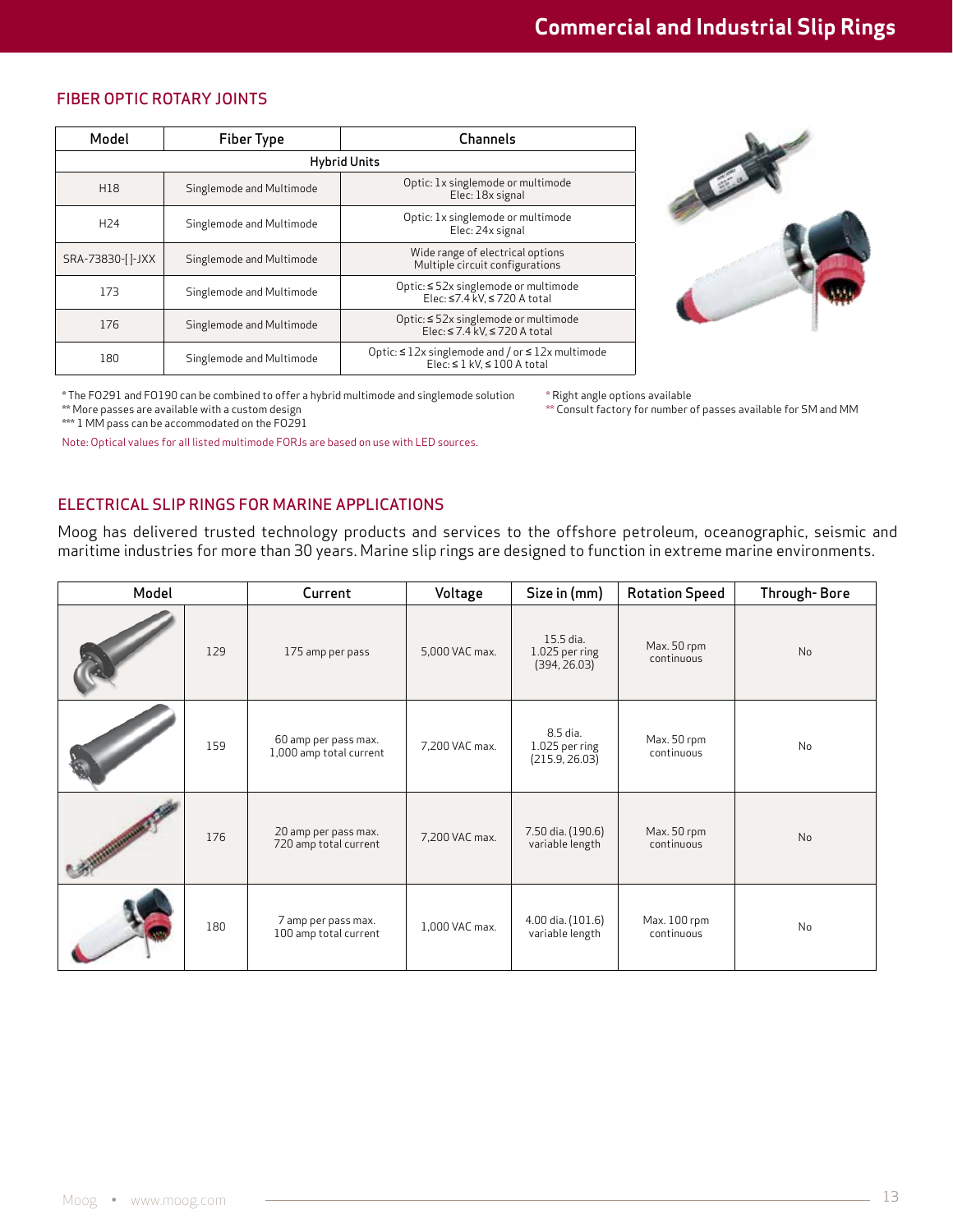# FLOATING PRODUCTION SYSTEMS (FPS) SWIVELS

The search for new oil and gas reserves has continually forced offshore exploration companies to drill in deeper water. Under these conditions, water depth and harsh weather heavily influence which type of installation to use. We design, manufacture and deliver unique FPS swivels to meet the demanding requirements of offshore operators worldwide.

| Model | Description                                 | Signal                                 | Power                                | Fiber                            | <b>Hazardous</b><br>Area<br>Protection | Max.<br>Bore Ø           | Max.<br>Height            | Max. Ø                   | Weight                      |
|-------|---------------------------------------------|----------------------------------------|--------------------------------------|----------------------------------|----------------------------------------|--------------------------|---------------------------|--------------------------|-----------------------------|
| 430   | Low voltage<br>Electrical optical<br>swivel | Up to 600<br>passes at<br>6 A, 600 V   | Up to 20<br>passes at<br>200 A, 1 kV | $UP$ to 52<br>SM or MM<br>passes | Ex de                                  | <b>NA</b>                | 9.2 ft [2.8 m]            | 4.2 ft $[1.3 \text{ m}]$ | 2500 lb<br>$[1150$ kg       |
| 432   | Low voltage<br>Electrical optical<br>swivel | Up to 600<br>passes at<br>6 A, 600 V   | Up to 20<br>passes at<br>200 A, 1 kV | <b>NA</b>                        | Ex de                                  | <b>NA</b>                | 9.2 ft [2.8 m]            | 5 ft $[1.5 \text{ m}]$   | 6000 lb<br>[2700 kg]        |
| 440   | Low voltage<br>Electrical power<br>swivel   | Up to $400$<br>passes at<br>10 A, 1 kV | Up to $50$<br>passes at 1 kV         | <b>NA</b>                        | Exdor<br>Ex de                         | 4.3 ft $[1.3 \text{ m}]$ | 14 ft [4.3 m]             | 6.6 ft $[2 \, \text{m}]$ |                             |
| 450   | Low voltage<br>Electrical power<br>swivel   | <b>NA</b>                              | Up to 50<br>passes at 1 kV           | <b>NA</b>                        | Exp                                    | $8.2$ ft [2.5 m]         | $26$ ft $[8 \, \text{m}]$ | 16 ft [4.9 m]            |                             |
| 460   | Medium voltage<br>Electrical swivel         | <b>NA</b>                              | Up to 50<br>passes, max<br>$36$ kV*  | <b>NA</b>                        | Ex p                                   | $8.2$ ft [2.5 m]         | $26$ ft $[8$ m            | 16 ft [4.9 m]            | Depends on<br>configuration |
| 461   | Medium voltage<br>Electrical swivel         | <b>NA</b>                              | Up to $50$<br>passes, max<br>36 kV*  | <b>NA</b>                        | Exdor<br>Ex de                         | 4.3 ft $[1.3 \text{ m}]$ | 14 ft [4.3 m]             | 6.6 ft $[2 \, \text{m}]$ |                             |
| 480   | High voltage<br>Electrical swivel           | <b>NA</b>                              | Up to 6<br>passes, max<br>145 kV*    | <b>NA</b>                        | Exdor<br>Ex de                         |                          | Depends on configuration  |                          |                             |

# DOWNHOLE SLIP RINGS

The model 303 is a family of electrical slip ring products designed specifically for the extremely harsh high temperature and high pressure (HTHP) downhole environment. These products are designed and tested to operate at temperatures of up to 230 °C and pressures of 25,000 psi (1700 Bar) and are generally configured for an oil-filled environment.

| Model |                                      | Rotational<br><b>Speeds</b>                                               | Temperature                              | Pressure                          | Channels | Voltage                         | Current                     | Key<br><b>Dimensions</b>                                                                                  |
|-------|--------------------------------------|---------------------------------------------------------------------------|------------------------------------------|-----------------------------------|----------|---------------------------------|-----------------------------|-----------------------------------------------------------------------------------------------------------|
|       | 303<br>Miniature<br>Bore             | Up to 600 rpm<br>standard<br>Contact factory<br>for other<br>requirements | Up to 230°C<br>(200 °C standard)         | 25 kpsi<br>$(1,700 \,\text{bar})$ | Up to 8  | $250 - 500$<br>VAC.<br>standard | Up to<br>2 A per<br>channel | $0.375$ in.<br>$(9.525 \text{ mm})$<br>hollow bore ID.<br>$-1.7$ in.<br>$(43.2 \text{ mm})$<br>minimum OD |
|       | 303<br>Large<br>Bore                 | Up to 300 rpm<br>standard<br>Contact factory<br>for other<br>requirements | Up to $230^\circ$ C<br>(200 °C standard) | 25 kpsi<br>$(1,700 \,\text{bar})$ | 8        | Up to 100<br>VAC.<br>standard   | 10 A per<br>channel         | 3.5 in.<br>(88.9 mm) hollow<br>bore ID, 3.83 in.<br>$(97.28 \text{ mm})$<br>minimum OD                    |
|       | 303<br>High<br>Voltage<br>20 Channel | $20$ rpm<br>standard                                                      | 200°C standard                           | 25 kpsi                           | Up to 20 | Up to 1<br>kVAC                 | Up to<br>5 A per<br>channel | OD 1.85 in.<br>$(47 \, \text{mm})$                                                                        |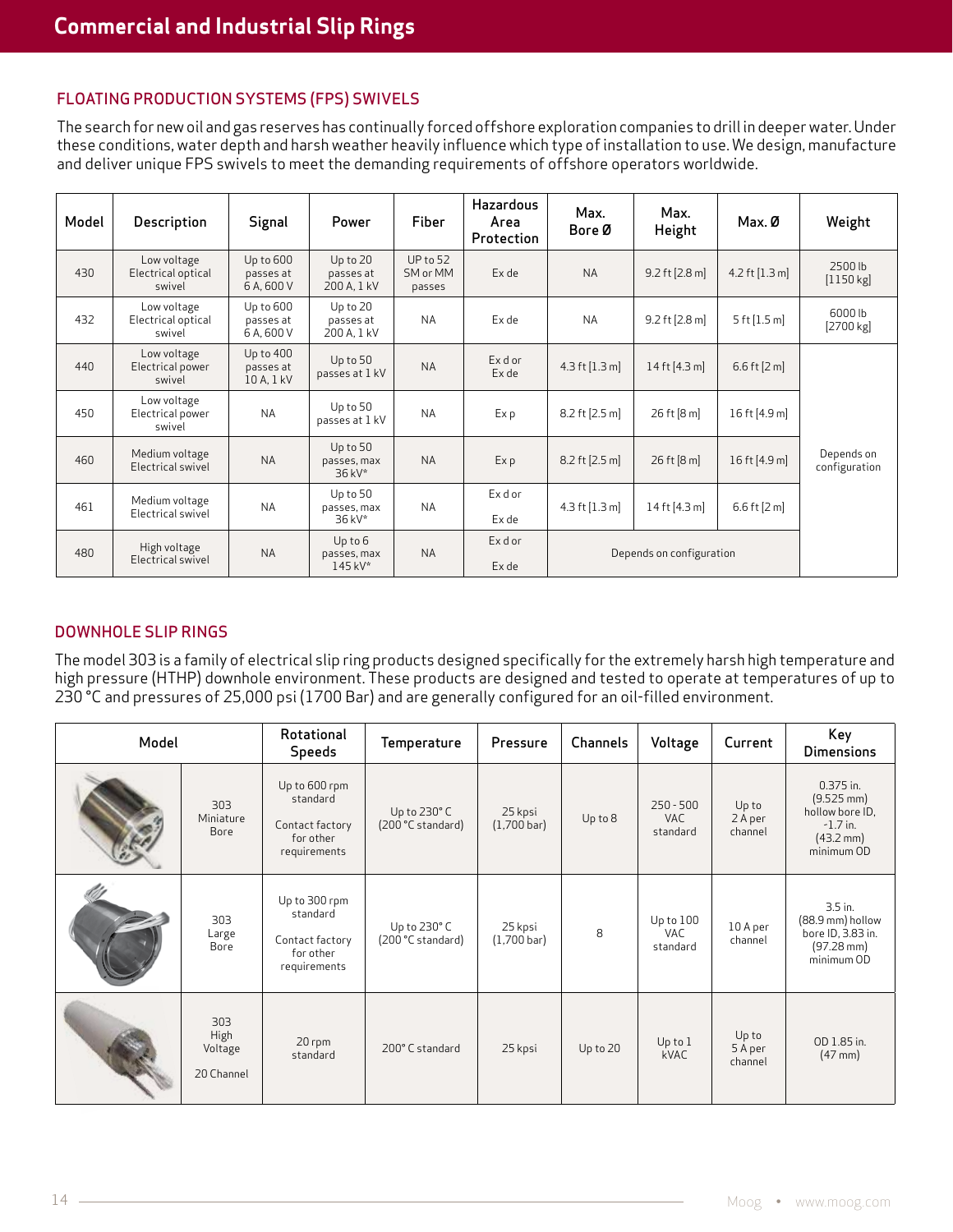#### ROTARY UNIONS (FRUs)

Moog's rotary unions are currently used around the world to ensure reliable transmission of life support, process, power and control fluids. Currently, rotary unions rated for pressures up to 15,000 PSI (1,000 bar) are available. Seals are selected based on chemical compatibility, design pressure, design temperature, required service life and acceptable leakage rate. Leak collection can be supplied when required for environmental or personnel safety. Rotary unions can be combined with our electrical slip rings and fiber optic rotary joints.

| Model |                           | <b>Rotational Speeds</b> | Temperature                          | Pressure  | Channels     |
|-------|---------------------------|--------------------------|--------------------------------------|-----------|--------------|
|       | Up to 200 rpm<br>Rotopack |                          | Up to $120^{\circ}$ C                | $415$ bar | $Up$ to $10$ |
|       | Model 70                  | Up to 30 rpm             | Up to 100° C gasses<br>60° C liquids | 1,000 psi | Up to $13$   |

#### COMBINATION WITH ROTARY UNIONS

All MOOG slip ring types can be combined with Moog rotary unions as well as fiber optic rotary joints for all applications. All components are selected and combined to meet customer-specific demands.

| Model |                                        | Through-bore                       | <b>Outer Diameter</b> | Circuits                                                    | Data       | Application                                     | Media                         | Other                      |
|-------|----------------------------------------|------------------------------------|-----------------------|-------------------------------------------------------------|------------|-------------------------------------------------|-------------------------------|----------------------------|
|       | M40 EX2-1 +<br>ESR70/16/<br>09 [27874] | No                                 | $118 \,\mathrm{mm}$   | 3x power<br>$(10 \text{ amps})$<br>24 VDC)<br>+ 1x Ethernet | 100 Mbit/s | Machine tools<br>(vertical grinding<br>machine) | 2x hydraulic oil<br>at 80 bar | Max. 200<br>rpm            |
|       | $MCVR 4-10+$<br>AC 6023<br>[27983]     | No                                 | $100 \,\mathrm{mm}$   | $18x$ 2 amps /<br>240 VAC                                   | Various    | Surface cleaning<br>machine                     | 4x air at 10 bar              | Max. 20<br>rpm             |
|       | M55 EL2 +<br>CAP120-FE-1<br>[27540]    | 038 mm; very<br>compact $(< 2 kg)$ | $115 \text{ mm}$      | 1x Fast<br>Ethernet<br>(realtime)                           | 100 Mbit/s | Collaborative<br>robot (COBOT)                  | 2x air at 10 bar              | Max.<br>640 rpm<br>cycling |

#### CUSTOM SLIP RINGS FOR SEISMIC INDUSTRY

| Model |                                          | <b>Circuits</b> | Voltage  | Current  | Data                   | Application | Media                              | Other          |
|-------|------------------------------------------|-----------------|----------|----------|------------------------|-------------|------------------------------------|----------------|
|       | ESR 250/80<br>/ 23-1+BAT<br>R.40 [26985] | 23              | 1000 VDC | 120 amps | Ethernet<br>100 Mbit/s | Gun winch   | 1x Air G1 at<br>210 <sub>bar</sub> | Max. 20<br>rpm |

Also available with FORJs.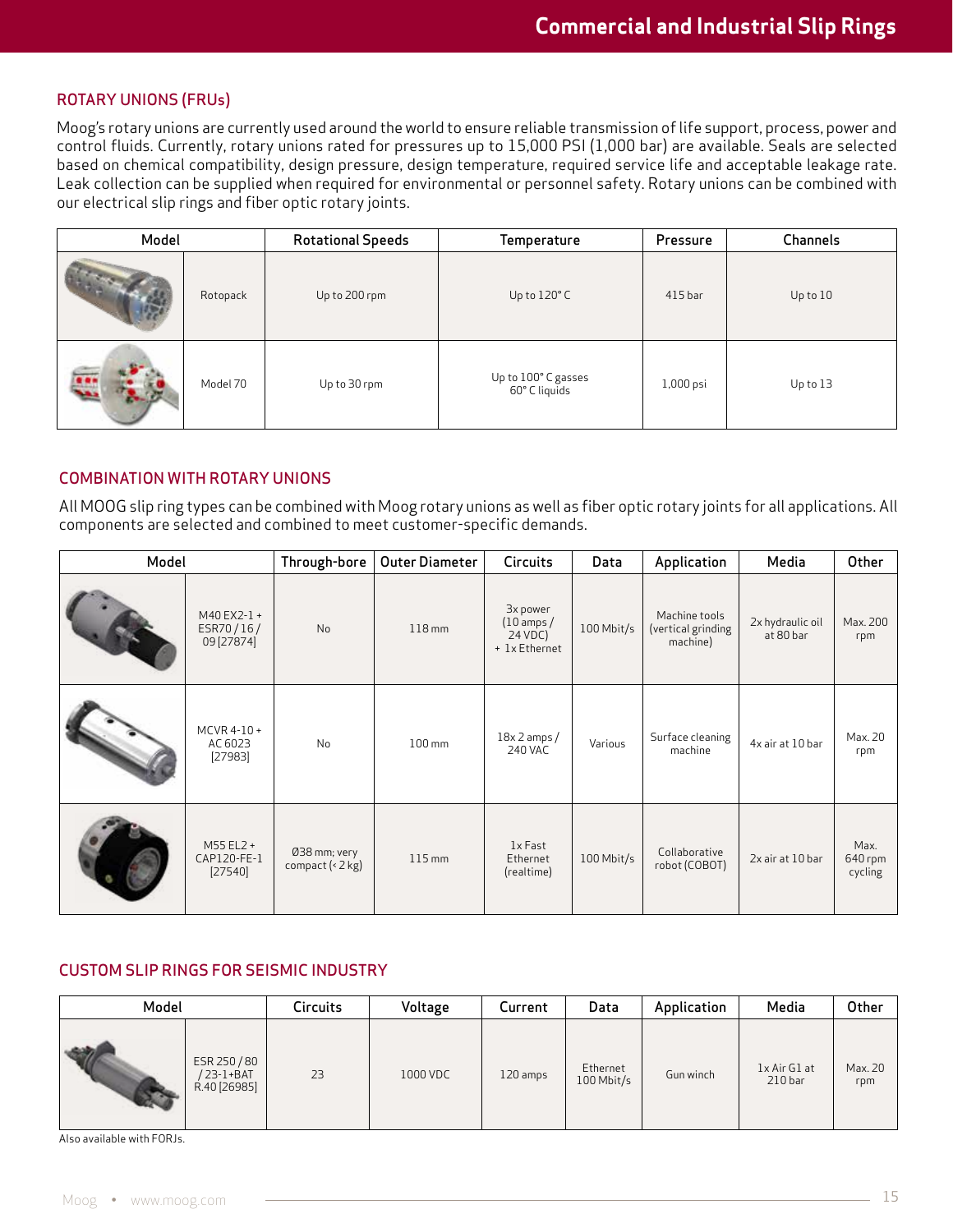# WIND POWER SLIP RINGS

We are the original supplier for many wind turbine models. We offer slip rings and rotary unions for hydraulic and electric pitch control (onshore / offshore).

| Model |                                                         | Circuits | Voltage       | Current          | Data            | Connection   | Media                               | Other                                                             |
|-------|---------------------------------------------------------|----------|---------------|------------------|-----------------|--------------|-------------------------------------|-------------------------------------------------------------------|
|       | M80 EX2 + ESR<br>110/23<br>[11122]                      | 23       | Max. 500 volt | Max. 20<br>amps  |                 | Connectors   | 2x hydraulic oil at<br>max. 250 bar | For 2.3 MW turbine<br>(also as cold climate<br>version available) |
|       | M60 EPX2-1<br>[14696]                                   |          |               |                  |                 |              | 2x hydraulic oil at<br>max. 245 bar | For 2.3 MW turbine                                                |
|       | ESR 70/16/<br>11 [22163]                                | 11       | Max. 230 volt | Max. 5<br>amps   | CAN Bus         | Cable glands |                                     | For 2.3 MW turbine                                                |
|       | M100 EPX2-1<br>+ESR 110/27<br>[22220]                   | 27       | Max. 24 volt  | Max. 11<br>amps  | 2x CAN Bus      | Connectors   | 2x hydraulic oil at<br>max. 315 bar | For 3.0 MW turbine                                                |
|       | M100 EPX2-1<br>$+$ ESR 110/<br>18-QC<br>[13741]         | 18       | Max. 230 volt | Max. 10<br>amps  | 1x Ethernet     | Connectors   | 2x hydraulic oil at<br>max. 300 bar | For 3.0 MW turbine                                                |
|       | ESR 200 / 80 /<br>48-QC [27974]                         | 48       | Max. 575 volt | Max. 90<br>amps  | 2x Ethernet     | Connectors   |                                     | For 2.05 MW turbine,<br>de-incing, UL<br>certificate              |
|       | M100 EPX1-1<br>+ESR 200 / 51<br>/29-1-QC<br>[25123]     | 29       | Max. 400 volt | Max. 130<br>amps | 4x<br>PROFIBUS® | Connectors   | 1x hydraulic oil at<br>20 bar       | For 5.5 MW turbine                                                |
|       | M100 EPX1-1<br>+ESR 200/51<br>$/29 - 1 - QC$<br>[25123] | 29       | Max. 400 volt | Max. 130<br>amps | 4x<br>PROFIBUS® | Connectors   | 1x hydraulic oil at<br>20 bar       | For 5.5 MW turbine                                                |

Replacement slip rings and rotary unions of all wind turbine models are available on request.

UL / CSA certification possible.